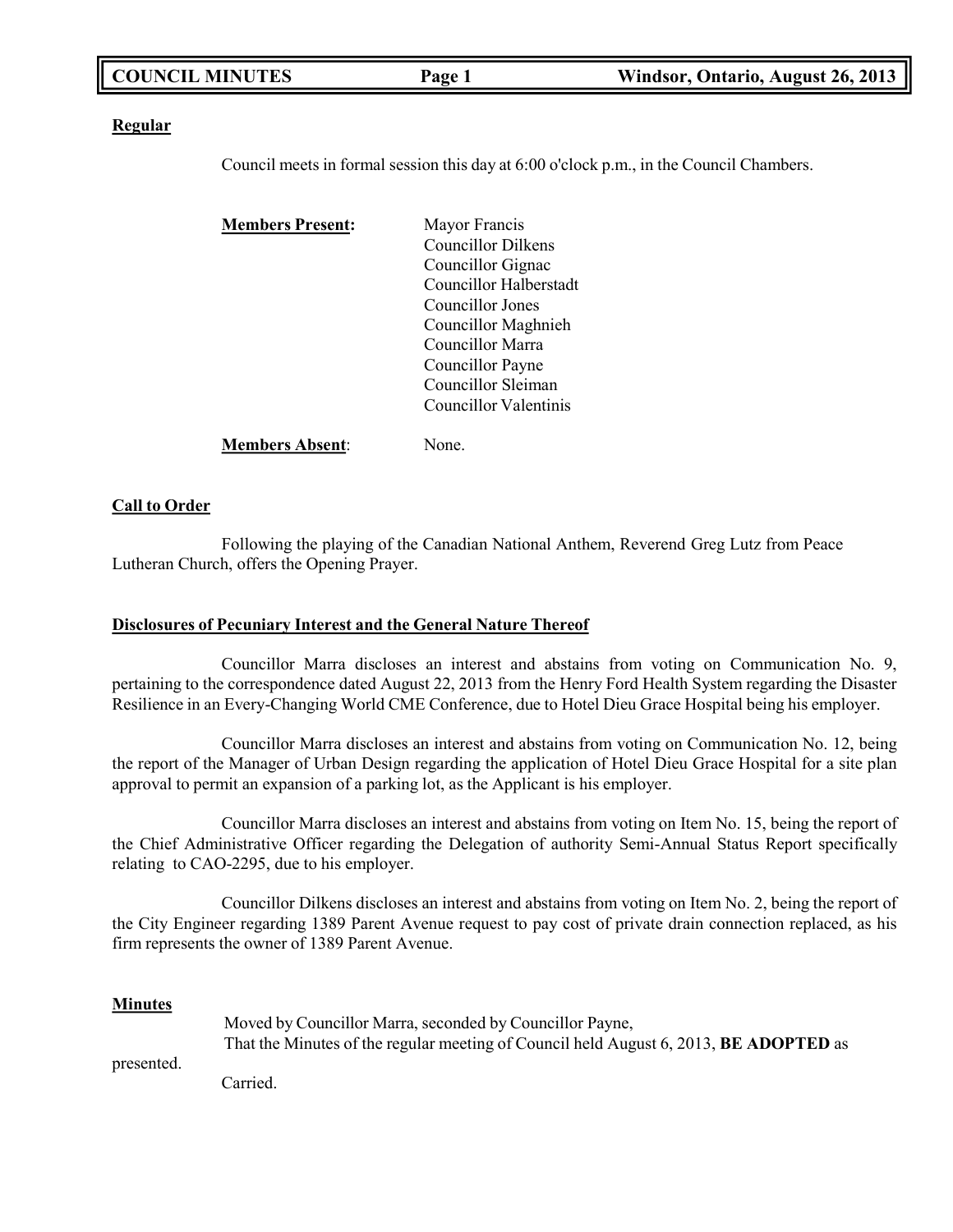# **COUNCIL MINUTES Page 2 August 26, 2013**

## **Notice of Proclamations**

"Childhood Cancer Awareness Month" – September 2013 "City of Windsor Ovarian Cancer Awareness Month" – September 2013

# **Committee of the Whole**

Moved by Councillor Sleiman, seconded by Councillor Valentinis,

That Council do now rise and move into Committee of the Whole with the Mayor presiding for the purpose of dealing with:

- (a) communication items;
- (b) consent agenda;
- (c) hearing requests for deferrals or referrals of any items of business;
- (d) hearing presentations and delegations;
- (e) consideration of business items;
- (f) consideration of Committee reports:
	- (i) **Report of Special In-Camera Meeting or other Committee as may be held prior to Council** (if scheduled); and
	- (ii) **Report of Special In-Camera Meeting** held August 6, 2013

(g) consideration of by-laws 132-2013 through 140-2013 (inclusive). Carried.

# **Communications**

Moved by Councillor Dilkens, seconded by Councillor Gignac,

**M319–2013** That the following Communication Items 2 to 4 and 6 to18 and 20 to 21 inclusive, as set forth in the Council Agenda **BE REFERRED** as noted except Communication No. 1, 5 and 19 which are dealt with as follows; Minutes of the Transit Windsor Board of Directors- Strategic Planning meeting held July 26, 2013, Minutes of the Transit Windsor Board of Directors and Windsor Chartabus Inc. held July 26, 2013 **BE ADOPTED** as presented:

# **Communication No.1:**

Moved by Councillor Payne, seconded by Councillor Valentinis,

**M320-2013**That the request by the Great Windsor Home Builders" Association to address Council on the issue of Development Charges **BE APPROVED** subject to a brief being submitted to Council in advance providing reasons for their request for a lowering of the Charges as follows:

- Statistics on building permit issuances and development charges in adjoining municipalities for 2010-2012
- $\bullet$ Statistics on tax increases in adjacent municipalities for 2010-2012

The brief should also state the amount of reduction in Development Charges and the timing of such reduction that the GWHBA is requesting and also any other reasons for a reduction in the charges; and

That administration **BE DIRECTED** to **REPORT BACK** to Council as to whether it is possible to begin the new Development Charges Study prior to 2015; to include the commercial development charges along with comparisons from the BMA studies and that the amount of the shortfall, estimated at \$30 million, resulting from keeping the development charges artificially low in the 1990"s (which caused taxpayers to pick up the shortfall to fund growth related expenditures) be included in the report for consideration.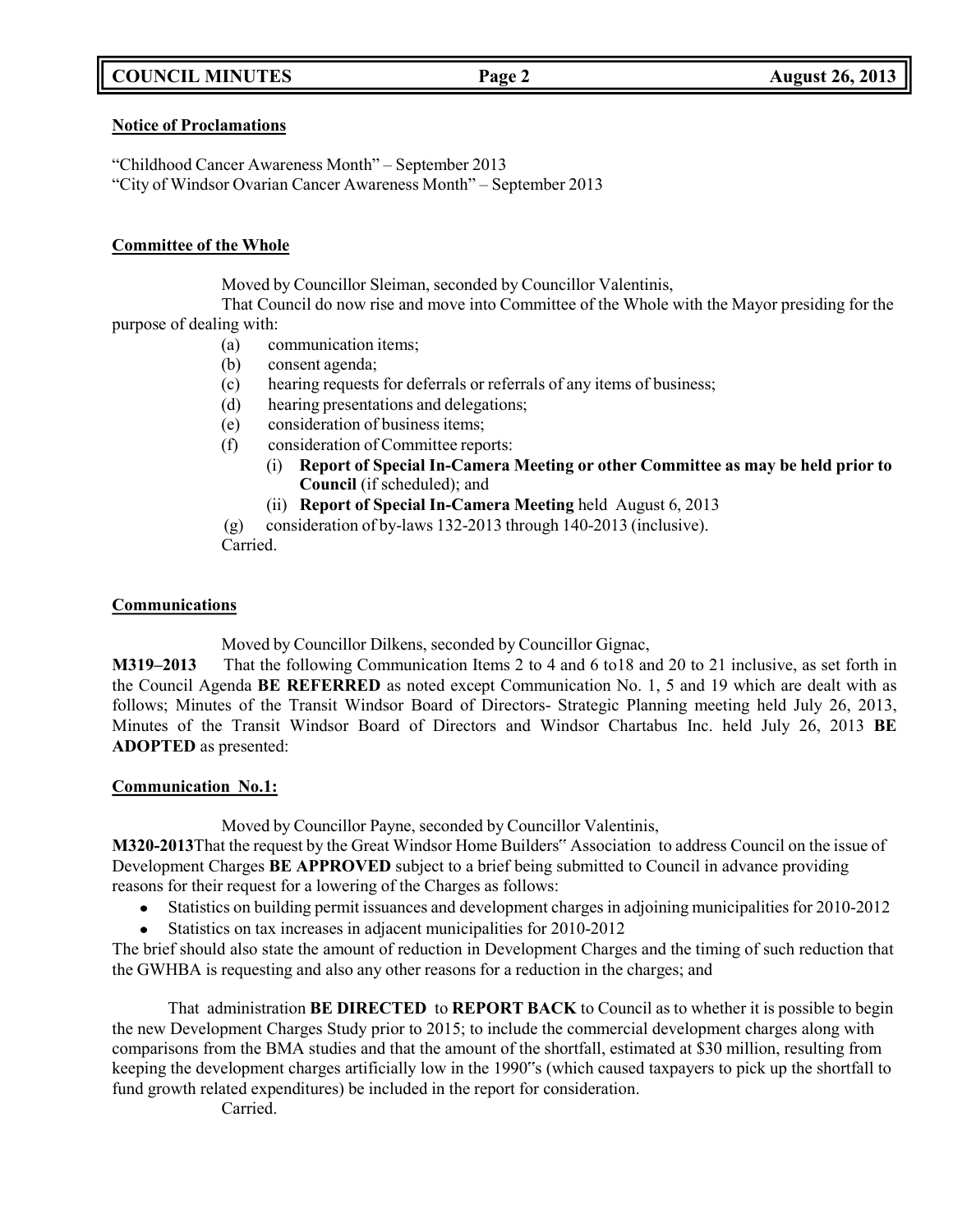# **Communication No.5:**

Moved by Councillor Dilkens, seconded by Councillor Marra,

**M321-2013**That the CAO and City Clerk **BE AUTHORIZED** to sign the Contribution Agreement with the Province of Ontario for the grant of up to \$2 million for the rehabilitation of the E.C. Row Conrail Bridge, and that the Agreement be in technical form satisfactory to the City Engineer, financial content satisfactory to the Chief Financial Officer and City Treasurer, and content satisfactory to the City Solicitor.

Carried.

# **Communication No.19:**

**M318-2013** Moved by Councillor Halberstadt, seconded by Councillor Marra,

- 1. That the audited Financial Statements of Your Quick Gateway (Windsor) Inc. for the year ended December 31, 2012 **BE RECEIVED,** and
- 2. **BE IT RESOLVED** that the Chief Administrative Officer and the City Clerk are hereby authorized to execute written annual and ancillary procedural resolutions of The Corporation of the City of Windsor, in its capacity as sole shareholder of Your Quick Gateway (Windsor) Inc., in form and content satisfactory to the Chief Administrative- Officer, as permitted by Section 142 of the Canada Business Corporations Act (Canada).

| <b>Item</b>    | From                                                 | <b>Description</b>                                                                                                                                             |
|----------------|------------------------------------------------------|----------------------------------------------------------------------------------------------------------------------------------------------------------------|
| 1              | <b>Greater Windsor Home</b><br>Builders" Association | Requesting opportunity to address Council on high development charges<br><b>Chief Building Official</b><br><b>COUNCIL DIRECTION REQUESTED</b><br><b>SB2013</b> |
| $\overline{2}$ | Federation of Canadian<br>Municipalities (FCM)       | Views on 2014 federal budget, FCM Sustainable Communities Awards,<br>and finding elected officials on Twitter<br>Note & File<br><b>GF2013</b>                  |
| 3              | Association of<br>Municipalities Ontario<br>(AMO)    | Consultations launched for new poverty reduction strategy<br><b>Community Development &amp; Health Commissioner</b><br>Note & File<br><b>MMA2013</b>           |
| $\overline{4}$ | Ministry of Rural Affairs                            | Launch of the renewed Rural Economic Development (RED) Program<br>Note & File<br><b>GP2013</b>                                                                 |
| 5              | Ministry of Rural Affairs                            | Local Infrastructure Improvements in store for Southwestern Ontario<br>Note & File<br><b>GP2013</b>                                                            |
| 6              | Ministry of Rural Affairs                            | Supporting Jobs and Growth in Rural Ontario<br>Note & File<br><b>GP2013</b>                                                                                    |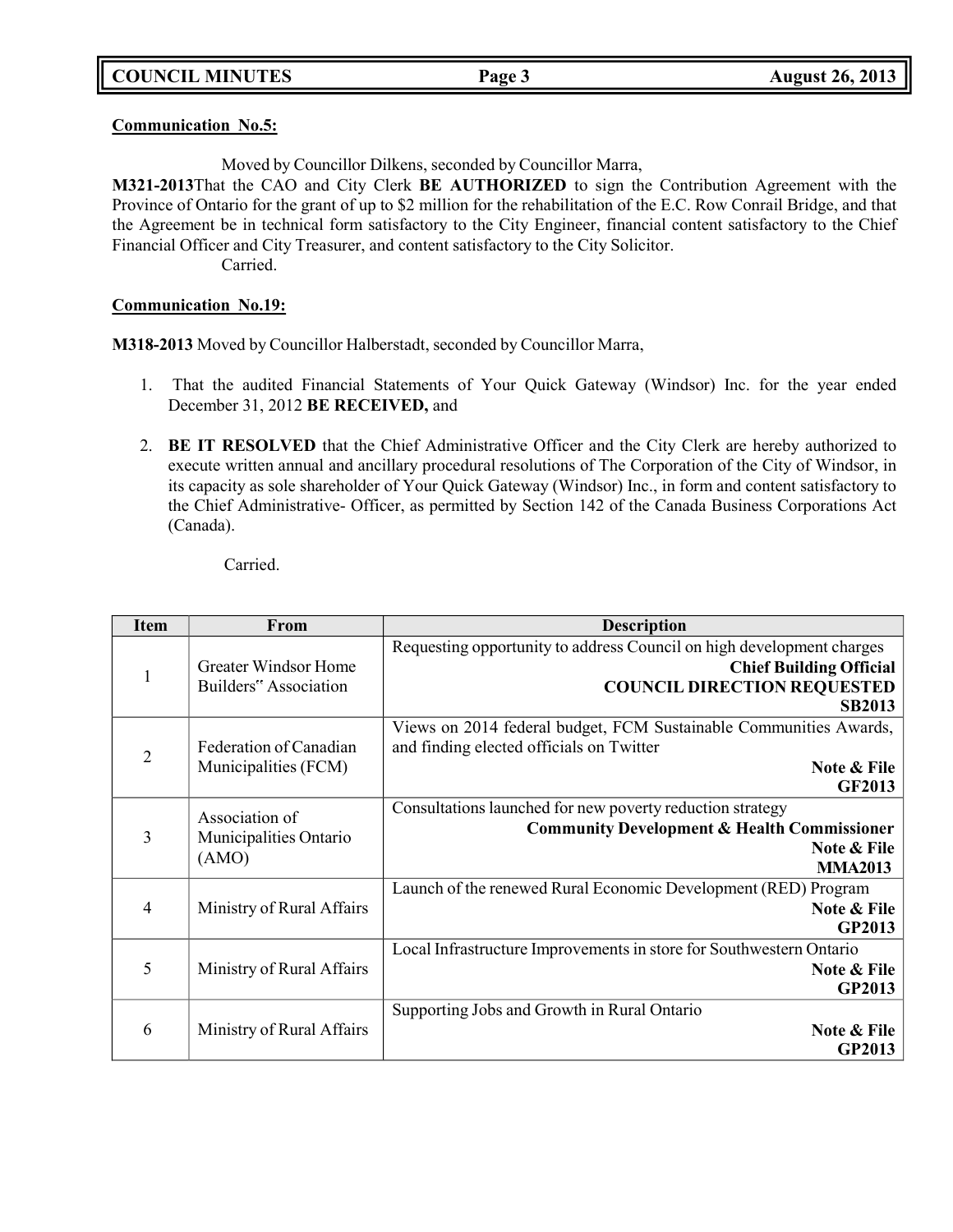**COUNCIL MINUTES Page 4 August 26, 2013**

| 7  | Town of Tecumseh                                   | Consideration of the Drainage Report for the Repair and Improvement to<br>the Little Tenth Concession Drain<br><b>City Engineer</b><br>Note & File<br><b>SW2013</b>                                                                                  |
|----|----------------------------------------------------|------------------------------------------------------------------------------------------------------------------------------------------------------------------------------------------------------------------------------------------------------|
| 8  | Town of Tecumseh                                   | Resolution Raising Healthy Children: A Healthy Kids Strategy for<br>Windsor-Essex<br><b>Community Development &amp; Health Commissioner</b><br>Note & File<br><b>SS2013</b>                                                                          |
| 9  | Henry Ford Health<br>System                        | Response Ready: Disaster Resilience In an Ever-Changing World CME<br>Conference<br><b>Chief Financial Officer &amp; City Treasurer</b><br><b>COUNCIL DIRECTION REQUESTED</b><br><b>SF2013</b>                                                        |
| 10 | Committee of Adjustment                            | Consent Authority Agenda Record for August 28, 2013 meeting of the<br>Committee of Adjustment<br>Note & File<br>ZC2013                                                                                                                               |
| 11 | Manager of Urban Design                            | Application of Timbercreek Adar Lauzon Inc. for Site Plan Approval to<br>permit a multi-residential with parking structure demolished and surface<br>parking added located at 1170 Lauzon Rd & 1175 Adair Crt.<br><b>Note &amp; File</b><br>ZS/11740 |
| 12 | Manager of Urban Design                            | Application of Hotel Dieu Grace Hospital for Site Plan Approval to<br>permit an expansion of Parking Lot D located at 1024 Goyeau Street<br>Note & File<br>ZS/9856                                                                                   |
| 13 | City Engineer                                      | Tender 09-13: Aubin Road - Seminole Street to Franklin Street, Sewer,<br>Watermain and Pavement Rehabilitation<br>Note & File<br>SW/11702                                                                                                            |
| 14 | City Engineer                                      | Ward 7 - Cold Milling & Asphalt Paving - Tender No. 61-13<br>Note & File<br>SW/11744                                                                                                                                                                 |
| 15 | City Engineer                                      | 2013 Impact I – Road & Watermain Reconstruction / Cold Milling &<br>Asphalt Paving - Tender No. 65-13<br>Note & File<br>SW/11743                                                                                                                     |
| 16 | Senior Manager<br><b>Asset Planning</b>            | Update on MIII Grant and Asset Planning Division<br>Note & File<br><b>GFG/9967</b>                                                                                                                                                                   |
| 17 | Chief Financial Officer &<br><b>City Treasurer</b> | Your Quick Gateway (Windsor) Inc. - 1 <sup>st</sup> Quarter 2013 Financial<br><b>Statements</b><br>Note & File<br>APM/9795                                                                                                                           |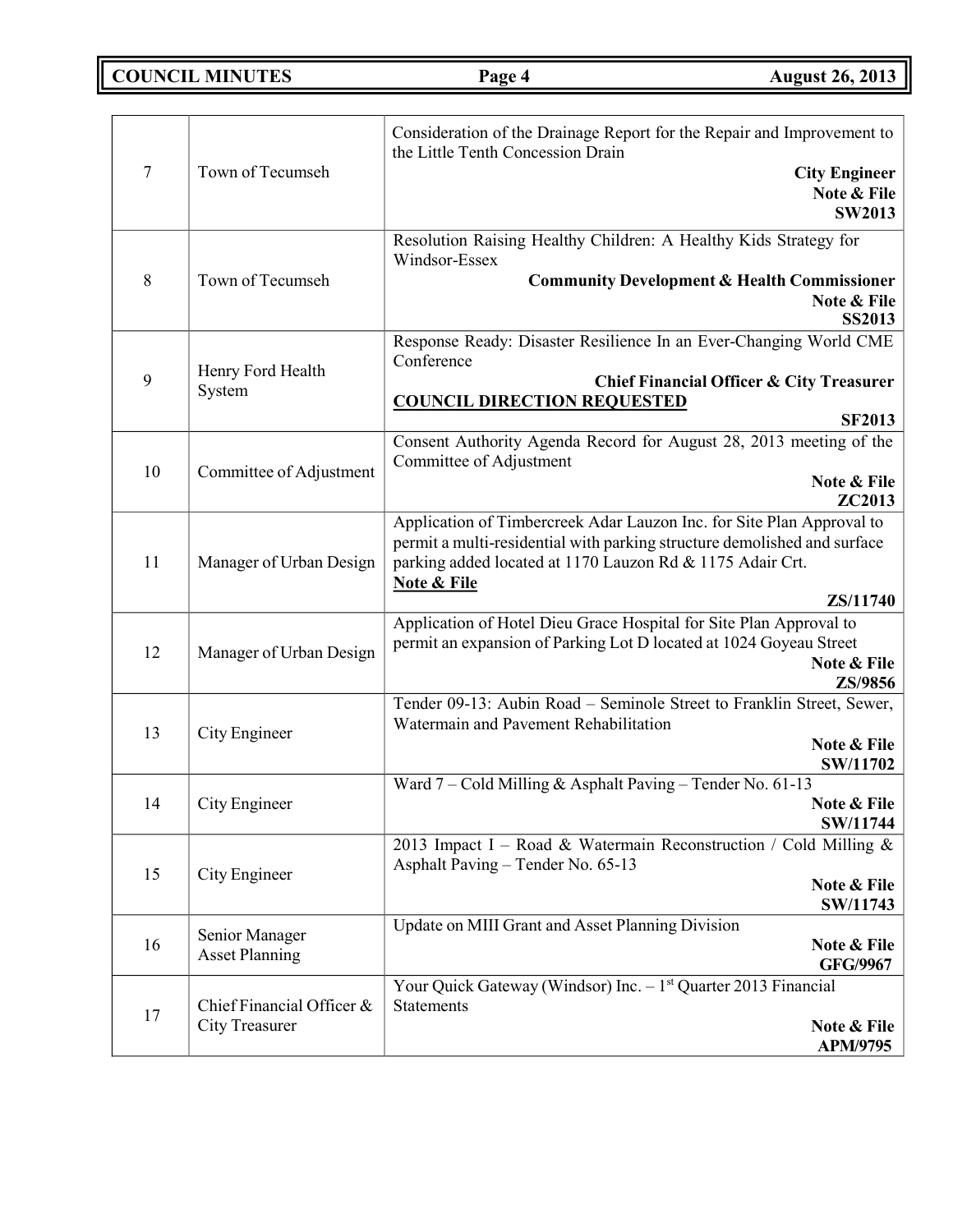| 18 |                                | Your Quick Gateway (Windsor) Inc. - 2012 Year-End Financial           |
|----|--------------------------------|-----------------------------------------------------------------------|
|    | Chief Financial Officer $\&$   | <b>Statements</b>                                                     |
|    | City Treasurer                 | Note & File                                                           |
|    |                                | <b>APM/9795</b>                                                       |
|    |                                | Your Quick Gateway (Windsor) Inc., 2012 Audited Financial Statements  |
| 19 | <b>YQG</b> Director of Finance | <b>COUNCIL DIRECTION REQUESTED</b>                                    |
|    |                                |                                                                       |
|    |                                | APM/9795                                                              |
|    |                                | Closed Meeting Investigation Reports re: Closed Meeting Investigation |
|    | City Clerk                     | Reports re: Closed Meetings of March 28, 2011, January 26, 2012 and   |
| 20 |                                | July 9, 2012                                                          |
|    |                                | Note & File                                                           |
|    |                                |                                                                       |
|    |                                | GM/10012                                                              |
|    |                                | Minutes of the Transit Windsor Board of Directors meetings held July  |
|    |                                | $26, 2013$ :                                                          |
|    | <b>Transit Windsor</b>         | <b>Strategic Planning Meeting</b><br>٠                                |
|    |                                |                                                                       |
| 21 |                                | Board of Directors Meeting<br>$\bullet$                               |
|    |                                | Windsor Chartabus Inc. Meeting<br>$\bullet$                           |
|    |                                | <b>TO BE ADOPTED</b>                                                  |
|    |                                | <b>MB2013</b>                                                         |
|    |                                |                                                                       |

Carried.

Councillor Marra discloses an interest and abstains from voting on Communications No. 9 and 12.

#### **Consent Agenda**

Moved by Councillor Halberstadt, seconded by Councillor Jones,

That the following Consent Agenda and the recommendations contained in the administrative reports **BE APPROVED** as amended:

- Item 1 City Sale to R. St. Pierre, Vacant Land at the northeast corner of Langlois Avenue and the North Service Road
- Item 3 Lease Agreement between The Corporation of the City of Windsor and CS Wind Canada Inc., 9655 Twin Oaks Drive
- Item 4 Petition for Construction of Curbs and Gutters and Boulevard Restoration on Roselawn Drive from Woodland Avenue to Longfellow Avenue
- Item 6 Amendment to Subdivision Agreement, Sixth Concession Development Limited
- Item 7 Ministry of the Environment Transfer of Review Fees
- Item 8 Approval to Proceed with Video Detection
- Item 9 The Windsor Classic, December 20-21, 2013
- Item 10 Entertaining Assets Inc. Zombie Run, October 5, 2013, Malden Park
- Item 11 Additional Information regarding M199-2013 P&EDSC Report No. 137, Repeal of By-law 5263, Forest Glade Court
- Item 13 2013 E.C. Row Expressway I Cold Milling & Asphalt Paving, Tender No. 69-13
- Item 15 Delegation of Authority Semi-Annual Status Report for period January 1, 2013 through June 30, 2013
- Item 16 Tender 93-13: Willistead Crescent Devonshire Road to Devonshire Road, Sewer, Watermain and Pavement Rehabilitation, and Argyle Road – Ontario Street to Ottawa Street, Mill and Pave
- Item 18 Delay in implementation of Administrative Penalty System for Parking By-law Offences Carried.

Councillor Marra declares a conflict and abstains from voting on Item 15 specifically relating to

CAO2295.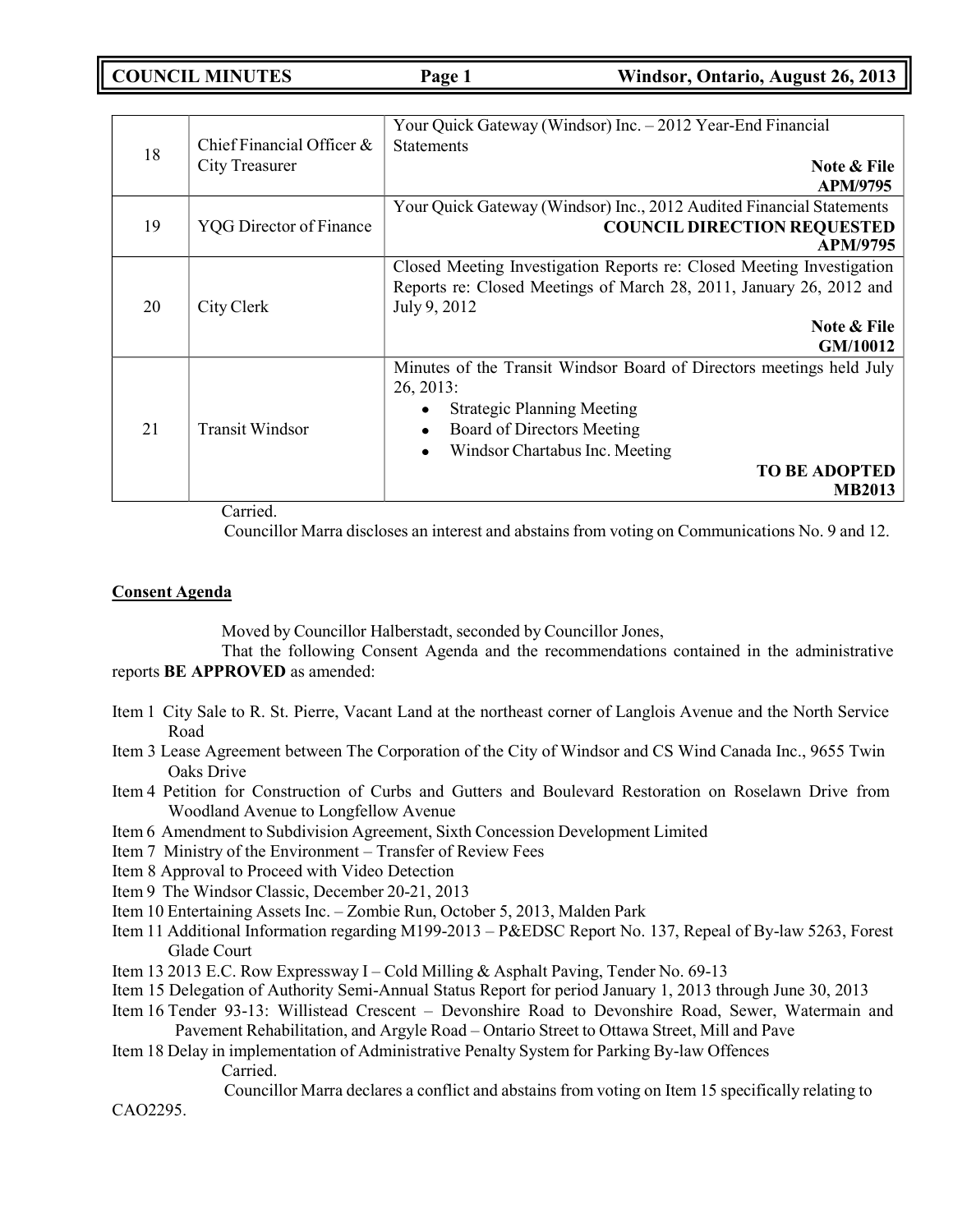# **Consent Committee Reports**

None presented.

# **Deferrals and/or Referrals and Withdrawals**

# **1389 Parent, Request to Pay Cost of Private Drain Connection Replaced**

# **David Sundin, Solicitor representing property owner of 1389 Parent**

At the request of the Solicitor of the property owner of 1389 Parent Avenue, this matter is being deferred to the next available Council meeting to allow further review by the property owner.

### Report Number **16693 SW2013 2**

(For final disposition of this matter, see Clause **CR152/2013** in Schedule "A" attached hereto.)

# **M87-2013 Request for Reduction of Development Charges – Valente Development Corporation**

### **Peter Valente, Valente Development Corporation**

Peter Valente, Valente Development Corporation, appears before Council to speak against the administrative recommendation to deny the reduction of development charges, stating that the location is an optimum location for a condominium site, and concludes by stating that no new condominium sites have been built within the last 7 years throughout the City of Windsor.

# Report Number **16698 SB2013 12**

(For final disposition of this matter, see Clause **CR162/2013** in Schedule "A" attached hereto.)

# **PRESENTATIONS:**

# **Marty Gervais, City of Windsor Poet Laureate**

Councillor Gignac appears before Council to present Marty Gervais, the City of Windsor"s first Poet Laureate with a plaque designed by a local artist that will be displayed in the lobby of City Hall that will commemorate each Poet Laureate that City Council appoints in the future. Mr. Gervais gives a short reading as part of the War of 1812 - Tall Ships Festival commencing August 30, 2013 to September 2, 2013.

# **DELEGATIONS**

# **Approval to Proceed with Central Box Environmental Assessment**

# **David Hanna, resident of Ward 1**

David Hanna, resident of Ward 1, appears before Council to speak in support of the administrative recommendation to proceed with the Central Box Environmental Assessment, stating that the environmental assessment is long overdue, and concludes by urging Council to explore the additional funding sources (i.e. Green municipal funds or the railway)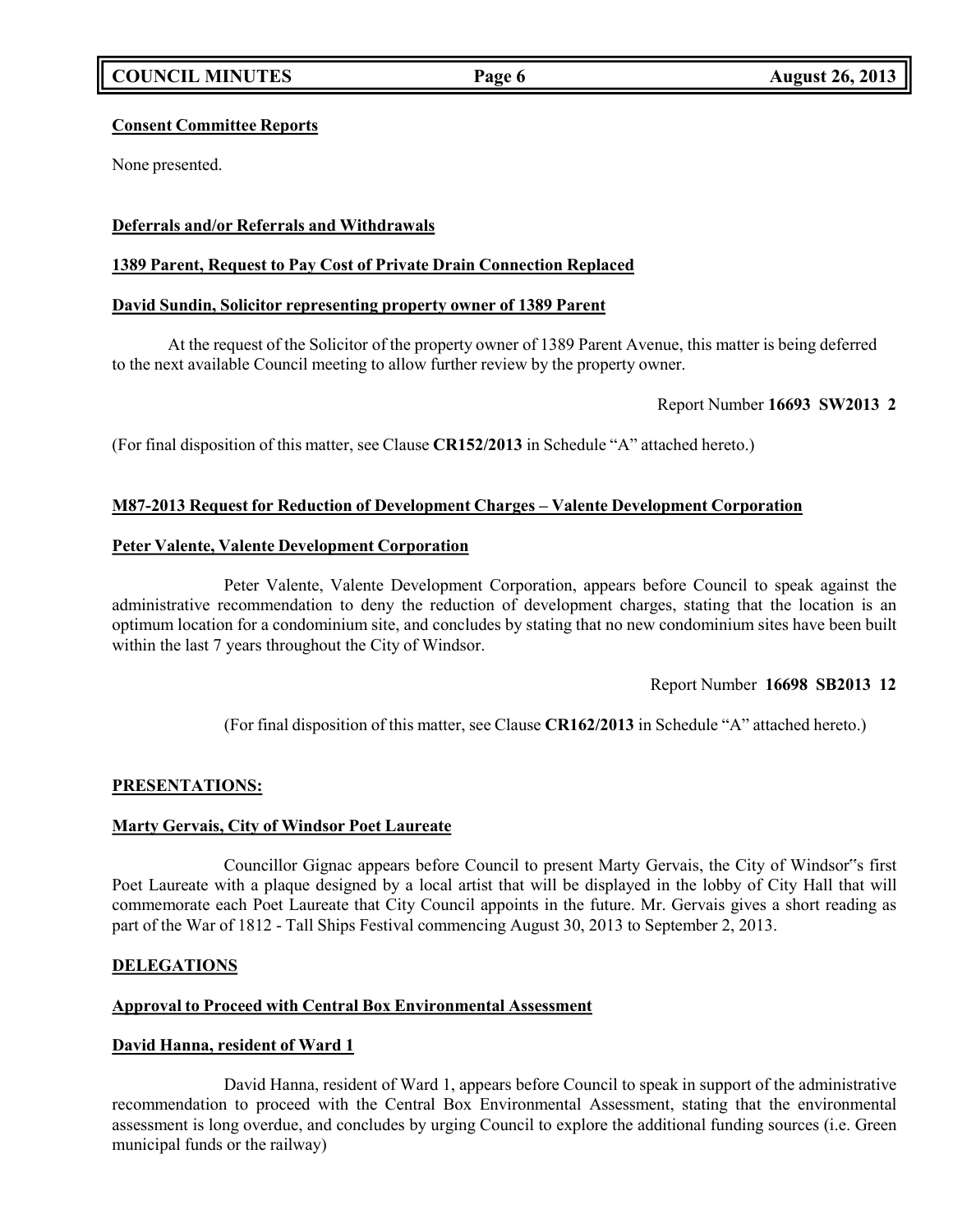# **COUNCIL MINUTES Page 7 August 26, 2013**

# **Robert Rieveley, Chair, Bike Friendly Windsor Essex**

Robert Rieveley, Chair, Bike Friendly Windsor Essex, appears before Council to speak in support of the administrative recommendation to proceed with the Central Box Environmental Assessment, stating that the initiative is a positive step for recreation and transportation, and concludes by stating that cycling is a form of active and affordable transportation.

# Report Number **16660 EI/11742 5**

(For final disposition of this matter, see Clause **CR155/2013** in Schedule "A" attached hereto.)

# **Corporate Payroll Business Process Review**

# **Mark Vander Voort, President, CUPE Local 543 and Joel Bentley, CUPE National Representative**

Mark Vander Voort, President, CUPE Local 543 and Joel Bentley CUPE National Representative, appear before Council to speak in support of the administrative recommendation regarding the corporate payroll business process review, stating that CUPE has reviewed the report and met with administration concerning the affect this will have on Local 543 members, and conclude by requesting that administration continue to include the Union on ongoing discussions.

Report Number **16703 AF2013 17**

(For final disposition of this matter, see Clause **CR168/2013** in Schedule "A" attached hereto.)

# **Ward 7 Vacancy on City Council – By-Election vs Appointment**

# **Ernie the Bacon Man, resident of Ward 8**

Ernie the Bacon Man, resident of Ward 8, appears before Council to request that Council approve Administration"s recommendation option (b) to hold a by-election for the vacancy on City Council in Ward 7, and concludes by stating that Ward 7 residents have the right to have their concerns addressed.

# **Edy Haddad, resident of Ward 10**

Edy Haddad, resident of Ward 10, appears before Council to request that Council approve Administration"s recommendation Option (B) to hold a by-election for the vacancy on City Council in Ward 7, and concludes by stating that citizens of Ward 7 should be afforded the opportunity to choose their representative.

# **David Hanna, resident of Ward 1**

David Hanna, resident of Ward 1, appears before Council to request that Council approve Administration"s recommendation Option (B) to hold a by-election for the vacancy on City Council in Ward 7, and concludes by stating that a by-election would be the most democratic process.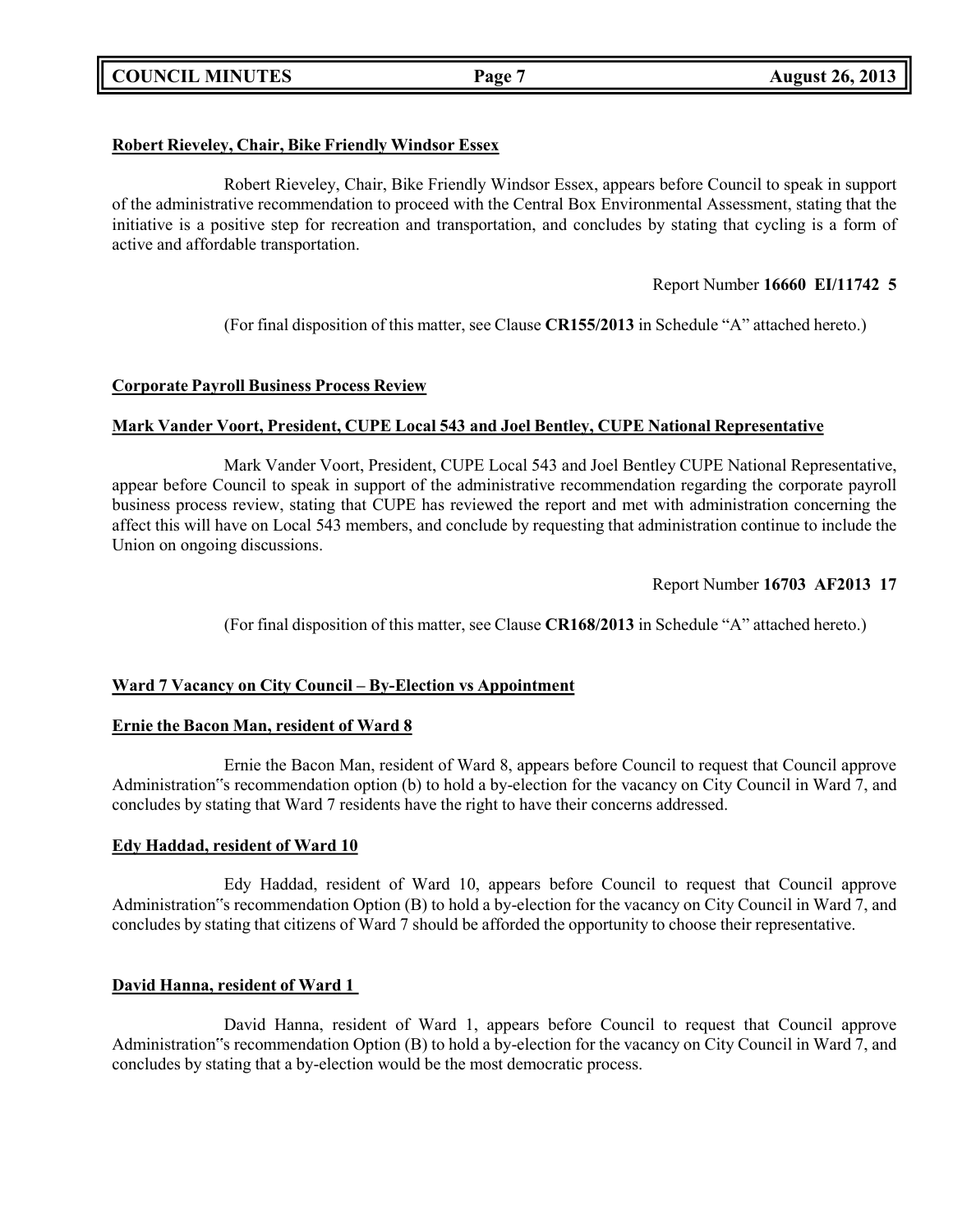# **COUNCIL MINUTES Page 8 August 26, 2013**

### **Kieran McKenzie, resident of Ward 9**

Kieran McKenzie, resident of Ward 9, appears before Council to request that Council approve Administration"s recommendation Option (B) to hold a by-election for the vacancy on City Council in Ward 7, and concludes by stating that a by- election would be the most democratic process.

Moved by Councillor Marra, seconded by Councillor Maghnieh,

That the Ward 7 seat in the Office of Councillor for the 2010 to 2014 term **BE DECLARED** officially vacant; and further

That the City Clerk **BE DIRECTED** to conduct a by-election to fill the vacant Council seat in Ward 7 with a nomination date deadline of September 13, 2013 and an election date of Monday October 28, 2013.

### **The motion is put and is lost**

At the request of Mayor Francis a recorded vote is taken:

### **RESULTS OF RECORDEDVOTE:**

|               | In Favour Councillors Halberstadt, Maghnieh, and Marra                            |  |  |
|---------------|-----------------------------------------------------------------------------------|--|--|
|               | Opposed: Councillors Gignac, Sleiman, Payne, Dilkens, Jones, Valentinis and Mayor |  |  |
|               | Francis                                                                           |  |  |
| Abstain: None |                                                                                   |  |  |
| Absent: None  |                                                                                   |  |  |

Moved by Councillor Gignac, seconded by Councillor Sleiman,

That the vacant Council seat in Ward 7 **BE FILLED** by appointment once consultation with the community has occurred.

### **The motion is put and is lost**

Aye votes: Councillors Dilkens, Sleiman and Gignac

Nay votes: Councillors Valentinis, Halberstadt, Jones, Payne, Maghnieh and Marra.

Moved by Councillor Payne, seconded by Councillor Valentinis,

That the first runner up of the 2010 Election **BE APPOINTED** to Council for the remainder of the Council term.

### **The motion is put and is lost**

Aye votes: Councillors Payne, Valentinis and Halberstadt

Nay votes: Councillors Marra, Sleiman, Jones, Gignac, Dilkens and Maghnieh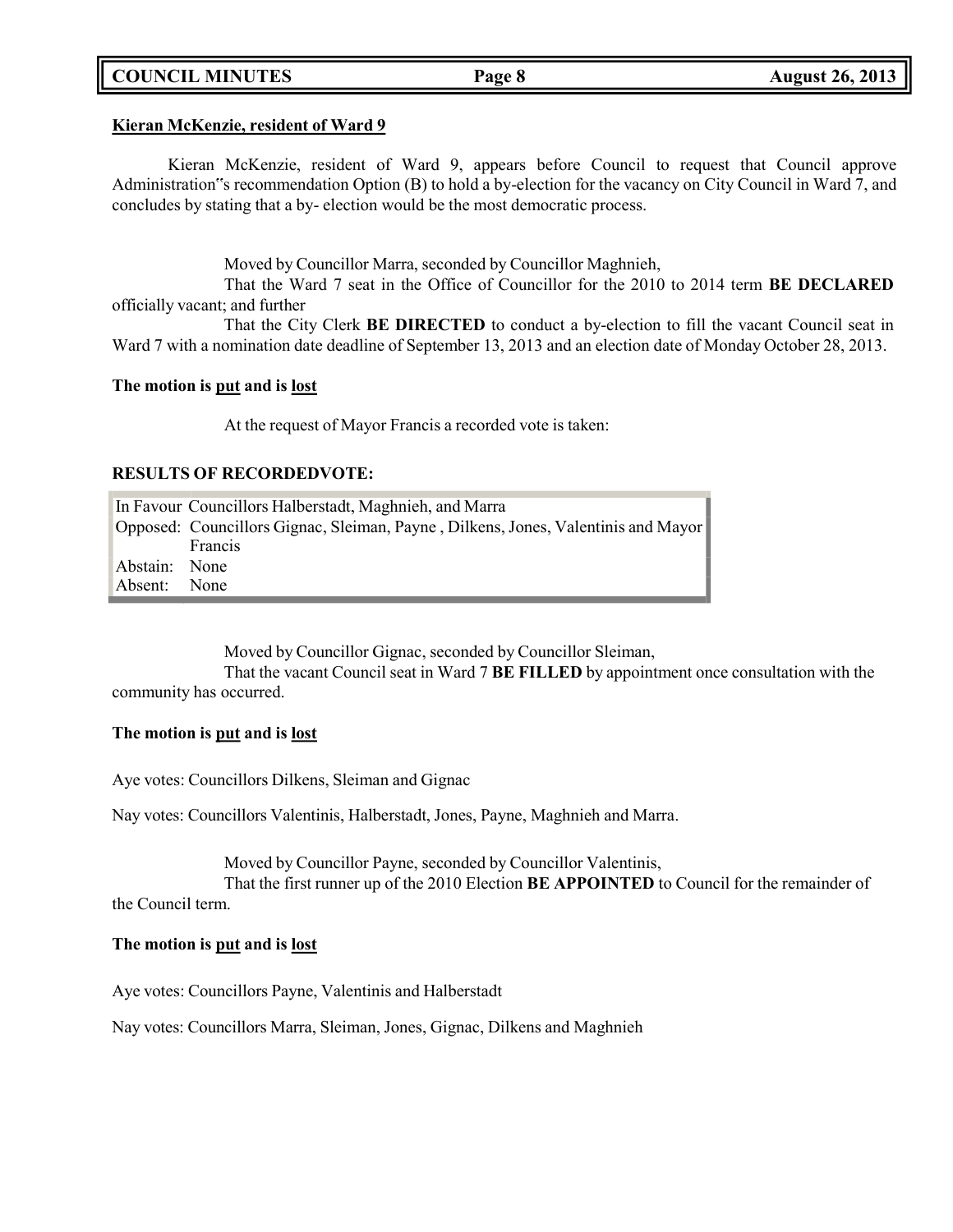| <b>COUNCIL MINUTES</b> | Page 9 | <b>August 26, 2013</b> |
|------------------------|--------|------------------------|
|                        |        |                        |

Moved by Councillor Maghnieh, seconded by Councillor Marra,

That the City Clerk **BE DIRECTED** to conduct a by-election to fill the vacant Council seat in Ward 7 with a nomination date deadline of Friday October 25, 2013 and an election date of Monday December 9, 2013.

### **The motion is put and is lost**

At the request of Councillor Maghnieh a recorded vote is taken:

# **RESULTS OF RECORDEDVOTE:**

In Favour Councillors Halberstadt, Maghnieh, Marra and Mayor Francis Opposed: Councillors Gignac, Sleiman, Payne , Dilkens, Jones, and Valentinis Abstain: None<br>Absent: None Absent:

# Report Number **16701 ACEE/11747 14**

(For final disposition of this matter, see Clause **CR164/2013 and CR165/2013** in Schedule "A" attached hereto.)

### **Regular Business Items (for final disposition of these matters see Schedule "A" attached)**

Nil.

# **Consideration of Committee Reports**

Moved by Councillor Payne, seconded by Councillor Sleiman, **M317-2013** That the **Report of the special In-camera** meeting held August 6, 2013 **BE ADOPTED** as presented. Carried.

ACO2013

# **By-laws**

Moved by Councillor Valentinis, seconded by Councillor Dilkens, That the following By-laws No. 132-2013 through 140-2013 (inclusive), be introduced and read a first and second time:

- 132-2013 "A BY-LAW TO FURTHER AMEND BY-LAW NUMBER 9148 BEING A BY-LAW TO REGULATE TRAFFIC WITHIN THE LIMITS OF THE CITY OF WINDSOR", authorized by CAO2441, approved August 2, 2013
- 133-2013 "A BY-LAW TO AUTHORIZE THE CONSTRUCTION OF CONCRETE CURBS AND GUTTERS AND BOULEVARD RESTORATION ON ROSELAWN DRIVE FROM WOODLAND AVENUE TO LONGFELLOW AVENUE, IN THE CITY OF WINDSOR, AS A LOCAL IMPROVEMENT" (see Council Agenda Item 4)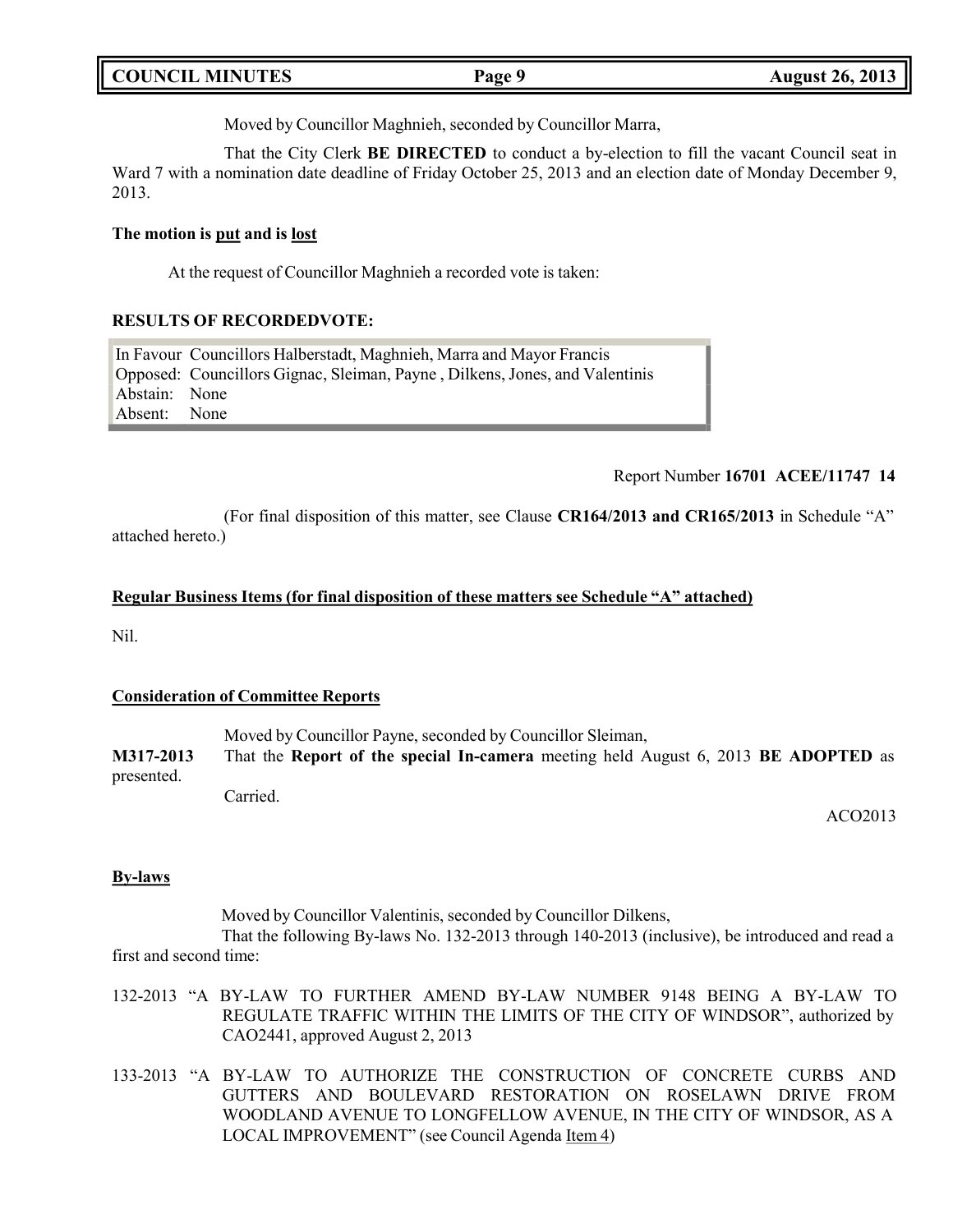**COUNCIL MINUTES Page 10 August 26, 2013**

- 134-2013 "A BY-LAW TO PROVIDE THAT PART-LOT CONTROL SHALL NOT APPLY TO CETAIN LAND THAT IS WITHIN REGISTERED PLAN 558, IN THE CITY OF WINDSOR", authorized by By-law 28, 2013, passed February 19, 2013
- 135-2013 "A BY-LAW TO FURTHER AMEND BY-LAW 9023 BEING A BY-LAW TO REGULATE VEHICULAR PARKING WITHIN THE LIMITS OF THE CITY OF WINDSOR ON MUNICIPAL STREETS, MUNICIPAL PARKING LOTS AND PRIVATE PROPERTIES", authorized by CAO2450, approved August 13, 2013
- 136-2013 "A BY-LAW TO PROVIDE THAT PART-LOT CONTROL SHALL NOT APPLY TO CERTAIN LAND THAT IS WITHIN REGISTERED PLAN 358, IN THE CITY OF WINDSOR", authorized by By-law 28, 2013, passed February 19, 2013
- 137-2013 "A BY-LAW TO AMEND BY-LAW 9023 AS AMENDED BY BY-LAW 112-2013 BEING A BY-LAW TO REGULATE VEHICULAR PARKING WITHIN THE LIMITS OF THE CITY OF WINDSOR ON MUNICIPAL STREETS, MUNICIPAL PARKING LOTS AND PRIVATE PROPERTIES AND TO ESTABLISH A SYSTEM FOR ADMINISTRATIVE PENALTIES AND FEES" (See Council Agenda Item 18)
- 138-2013 "A BY-LAW TO ASSUME CLOVER AVENUE FROM MCHUGH STREET TO TECUMSEH ROAD AND MCHUGH STREET FROM CLOVER AVENUE TO BANWELL ROAD BEING STREETS SHOWN ON PLAN 12R-16307 KNOWN AS CLOVER AVENUE AND MCHUGH STREET AND THE MUNICIPAL SERVICES LOCATED THEREIN, IN THE CITY OF WINDSOR", authorized by M98-2012, passed February 21, 2012
- 139-2013 "A BY-LAW TO DELEGATE AUTHORITY TO THE CITY PLANNER TO APPROVE AND PROCESS CERTAIN APPLICATIONS UNDER THE PLANNING ACT AND PERMITS UNDER THE ONTARIO HERITAGE ACT", authorized by M264-2013, passed June 17, 2013 and by M301-2013, passed August 6, 2013
- 140-2013 "A BY-LAW TO CONFIRM THE PROCEEDINGS OF THE COUNCIL OF THE CORPORATION OF THE CITY OF WINDSOR AT ITS MEETING HELD ON THE TWENTY-SIXTH DAY OF AUGUST, 2013"

Carried.

Moved by Councillor Gignac, seconded by Councillor Halberstadt,

That the Committee of the Whole does now rise and report to Council respecting the business items considered by the Committee:

- **1) Communication Items (as amended)**
- **2) Consent Agenda (as presented)**
- **3) Items Deferred**
- **Items Referred**
- **4) Consideration of the Balance of Business Items (see Schedule "A")**
- **5) Committee Reports (as presented**
- **6) By-laws given first and second readings (as presented)**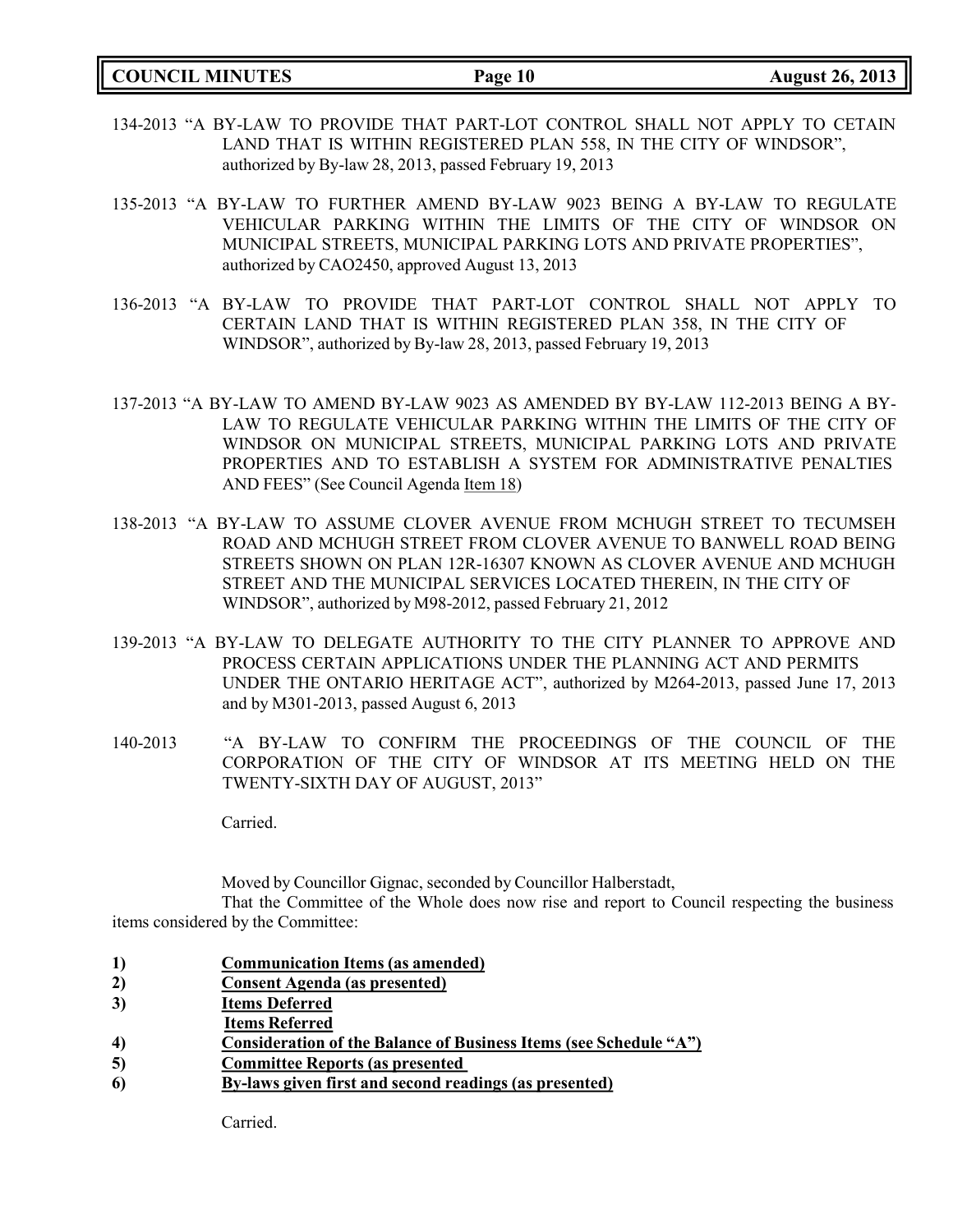# **COUNCIL MINUTES Page 11 August 26, 2013**

### **Notices of Motion**

Moved by Councillor Valentinis, seconded by Councillor Marra,

**M322-2013** That Rule 13.9 of the Procedure By-law **BE WAIVED** to permit the introduction of a motion for consideration without prior notice regarding the regarding the bagging and waiver of parking fees for specific parking meters on Pelissier Street.

Carried.

ST2013

Moved by Councillor Valentinis, seconded by Councillor Marra, **M323-2013** That the bagging and waiver of fees for parking meters #652, 654, 656 and 658 on Pelissier Street from August 27, 2013 to September 13, 2013 **BE APPROVED.**. Carried.

ST2013

### **Third Reading of By-laws**

Moved by Councillor Jones, seconded by Councillor Maghnieh,

That the following By-laws No. 132-2013 through 140-2013 (inclusive), having been read a first and second time be now read a third time and finally passed and that the Mayor and Clerk **BE AUTHORIZED** to sign and seal the same notwithstanding any contrary provision of the Council.

Carried.

### **Petitions**

None presented.

### **Council Questions**

Moved by Councillor Payne, seconded by Councillor Marra,

**M324-2013** That the following Council Question by Councillor Payne **BE APPROVED**, and that Administration **BE DIRECTED** to proceed with the necessary actions to respond to the Council Question in the form of a written report, consistent with Council"s instructions, and in accordance with Section 17.1 of the Procedure By-law 98-2011:

# **CQ28-2013**

Asks for a report on the feasibility of constructing a pilot segregated cycle lane (also known as cycle-track) project similar to the recently completed project on Laurier Avenue in Ottawa which has resulted in increasing bicycle traffic in the downtown area, improved road safety, minimal impact to motor vehicle operations, no impacts to emergency response times and favourable feedback from cyclists and other road users.

Carried.

ST2013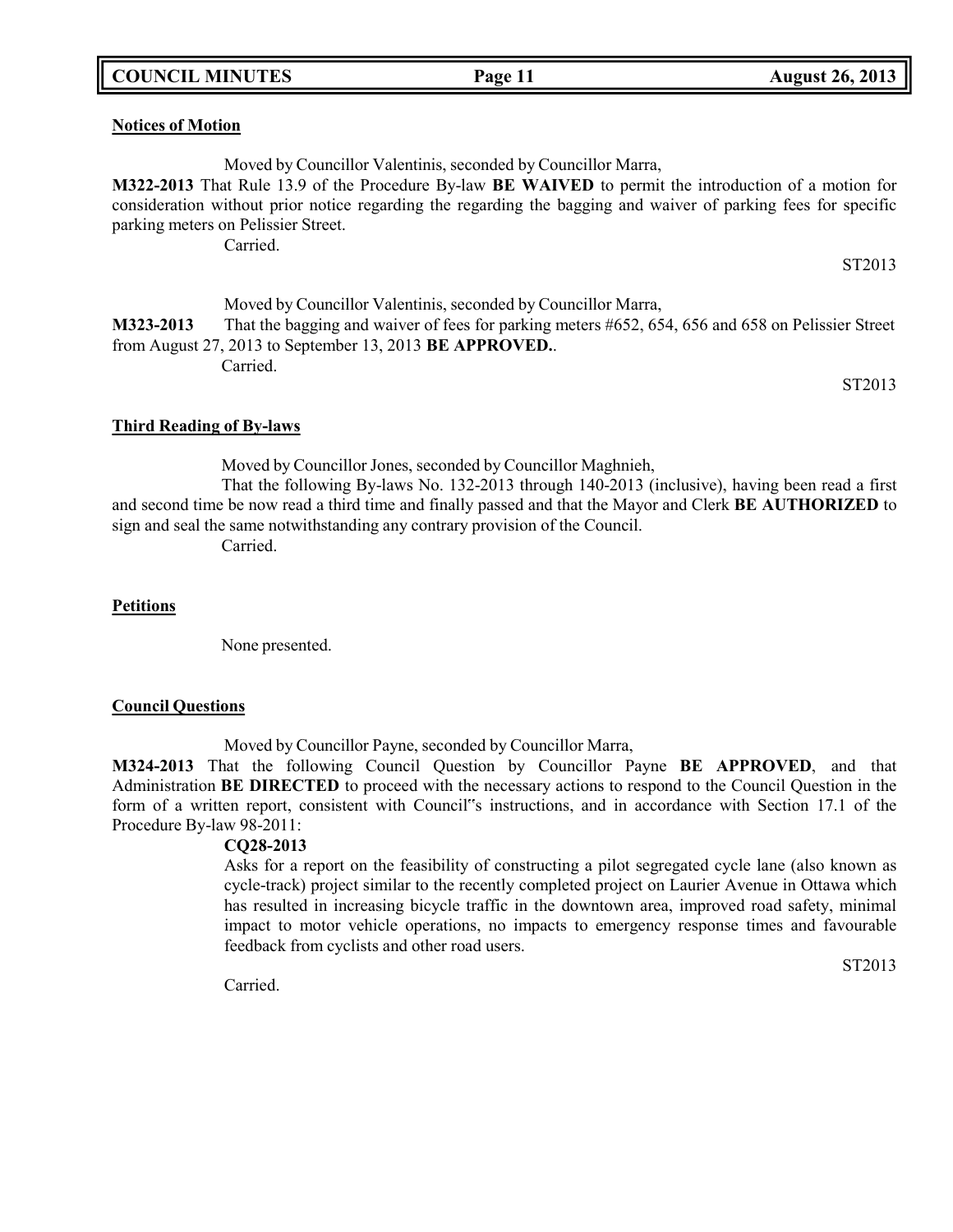| <b>COUNCIL MINUTES</b> | Page 12 | <b>August 26, 2013</b> |
|------------------------|---------|------------------------|
|                        |         |                        |

Moved by Councillor Valentinis, seconded by Councillor Marra,

**M325-2013** That the following Council Question by Councillor Valentinis **BE APPROVED**, and that Administration **BE DIRECTED** to proceed with the necessary actions to respond to the Council Question in the form of written report, consistent with Council"s instructions, and in accordance with Section 17.1 of the Procedure By-law 98-2011:

**CQ29-2013**

Asks for a report back on encroachment fees for hedges and fences on public right of way, including the possibility of lowering the fee for encroachments less than 1 metre in height

Carried.

#### **Adjournment**

of the Mayor.

Moved by Councillor Dilkens, seconded by Councillor Gignac,

That this Council meeting stand adjourned until the next regular meeting of Council or at the call

Carried.

Accordingly, the meeting is adjourned at 8:48 o'clock p.m.

**MAYOR**

SE2013

**CITY CLERK**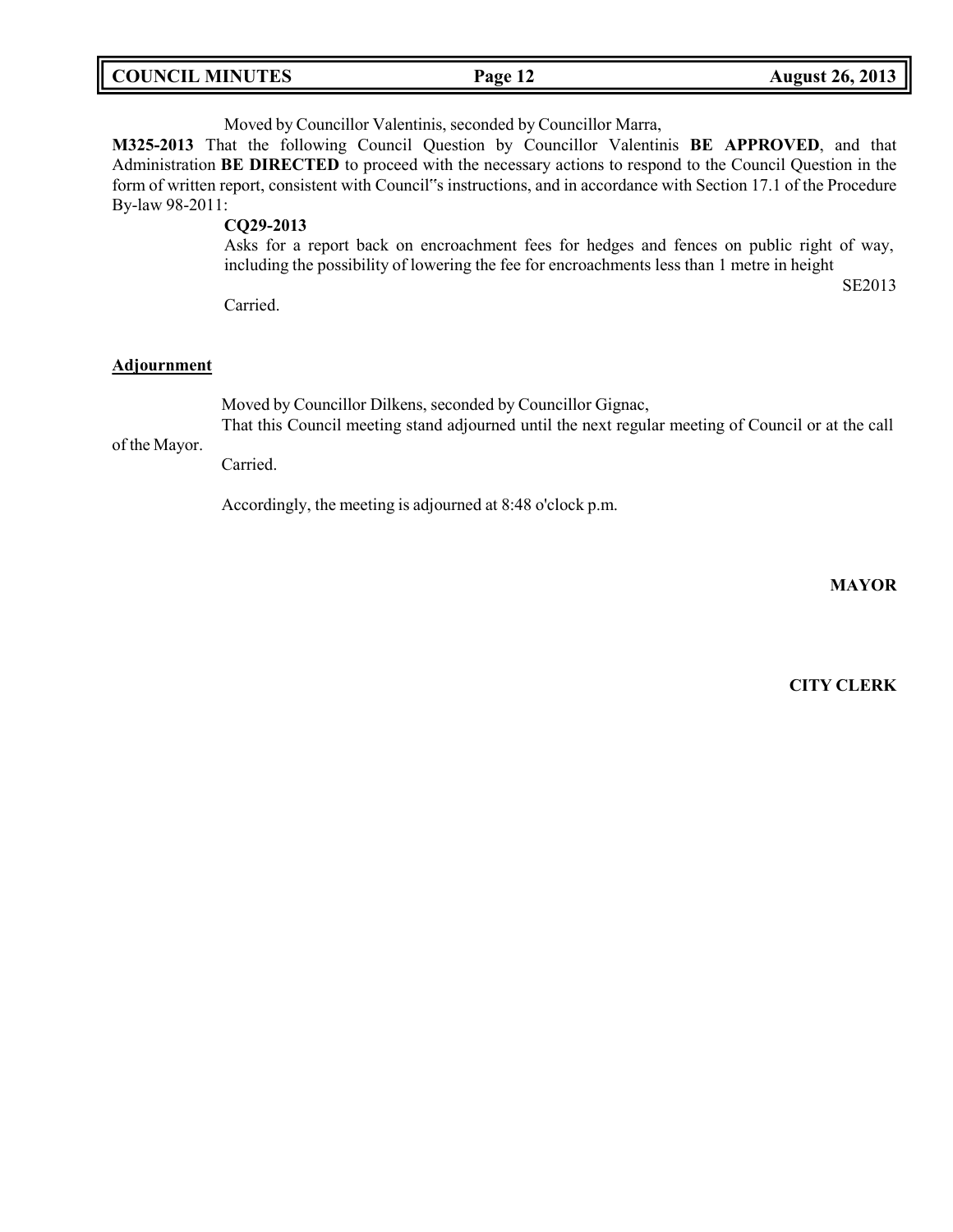# **COUNCIL MINUTES Page 13 August 26, 2013**

Halberstadt Jones

## CR151/2013

I. That **APPROVAL BE GIVEN** to the sale of the following City of Windsor surplus land:

| 1. PURCHASER: | Richard St. Pierre     |
|---------------|------------------------|
|               | 1070 North Service Rd. |
|               | Windsor ON N8W 5H3     |

# **2. PROPERTY:**

Vacant 13.19" X 148" X 40.22" X 150.45"irregular shaped parcel of land (less the lands required by Public Works to be retained for an approximate  $15'' \times 15''$  corner cutoff) situated on the east side of Langlois Avenue, legally described as Part of Lot 18, Registered Plan 1246, designated as Part of Part 10, Plan 12R-321 and to be further described on a reference plan of survey

**3. SALE PRICE:** \$2,500.00 plus HST as applicable.

# **4. CONDITIONS:**

- 1] Purchaser submits a \$1,000.00 deposit with the offer.
- 2] This transaction shall be completed within 30 days after City Council approval.
- **5. ACCOUNT CREDITED:** 160-6940-0229611
- II. That the Chief Administrative Officer and Clerk **BE AUTHORIZED** to sign any required written documents satisfactory in form and content to the City Solicitor, in financial content to the Chief Financial Officer and that the transaction **BE COMPLETED** electronically, for the property where it is available, pursuant to By-Law 366-2003 and that the Chief Administrative Officer and the City Clerk **BE AUTHORIZED** to execute all documents necessary to complete the transaction, as required, and that the City Solicitor or designate **BE AUTHORIZED** to execute documents standard to a real estate transaction.

Carried.

Report Number **16661 APM2013 C1**

Mara Valentinis

CR152/2013

THAT the report of the City Engineer dated August 15, 2013 entitled "1389 Parent – Request to Pay Cost of Private Drain Connection Replaced" **BE DEFERRED** to the next available Council meeting for further review by the property owner.

Carried.

Councillor Dilkens declares a conflict and abstains from voting on this matter.

Report Number **16693 SW2013 2**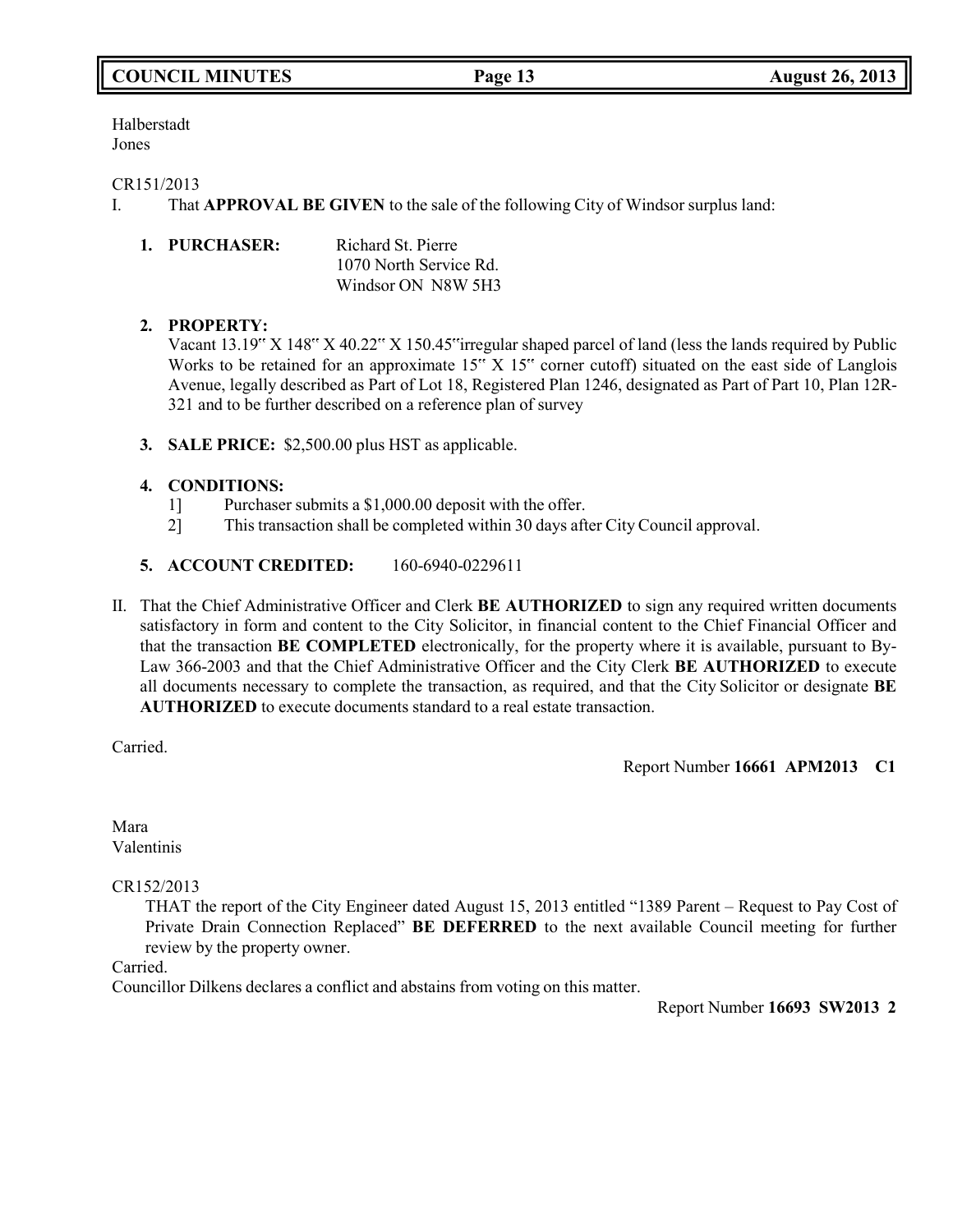# **COUNCIL MINUTES Page 14 August 26, 2013**

Halberstadt Jones

### CR153/2013

THAT the report of Manager of Real Estate Services with respect to a lease agreement between The Corporation of the City of Windsor and CS Wind Canada Inc. – 9655 Twin Oaks Drive **BE RECEIVED** for information.

AND THAT the lease of 9655 Twin Oaks Drive to CS Wind Canada Inc. in accordance with the following terms **BE APPROVED**.

# **BASIC TERMS:**

| <b>Tenant</b><br>a)                            | CS Wind Canada Inc.                                                                                                             |
|------------------------------------------------|---------------------------------------------------------------------------------------------------------------------------------|
| <b>Tenant's Address</b><br>b)                  | 9350 Twin Oaks Drive                                                                                                            |
| <b>Commencement Date</b><br>c)                 | On or before August 31, 2013                                                                                                    |
| <b>Term</b><br>d)                              | 2 Years                                                                                                                         |
| <b>Termination Date</b><br>e)                  | July 31, 2015                                                                                                                   |
| <b>Leased Premises</b><br>f)                   | 9655 Twin Oaks Drive                                                                                                            |
| <b>Area of Leased Premises</b><br>$\mathbf{g}$ | Approximately 18,600 square feet                                                                                                |
| <b>Gross Rental</b><br>h)                      | See $(i)$ , $(k)$ and $(l)$ below                                                                                               |
| <b>Annual Basic Rental</b><br>i)               | \$1.00 - See Confidential memo                                                                                                  |
| <b>Security Deposit</b><br>j)                  | None                                                                                                                            |
| <b>Land Taxes</b><br>$\bf k)$                  | Paid by Tenant                                                                                                                  |
| <b>Utilities</b><br>$\bf{I}$                   | Paid by Tenant                                                                                                                  |
| m) Permitted Use                               | Storage and office space                                                                                                        |
| <b>Insurance</b><br>n)                         | General Liability Insurance<br>Minimum Limit \$2,000,000.00<br>Tenant"s Legal Liability Insurance<br>Minimum Limit \$300,000.00 |
| <b>Over holding Monthly</b><br>$\bf{0}$        | \$4,000 per month (plus HST) (Rental)                                                                                           |
| Renewal<br>p)                                  | 3 one year options under same terms and conditions                                                                              |
| Guarantor<br>q)                                | None                                                                                                                            |

**r) Special Provisions:** The Tenant will be responsible for all repairs and maintenance to the building, parking lot and landscape areas. The City will be responsible for repairs and maintenance to the roof and structure of the building.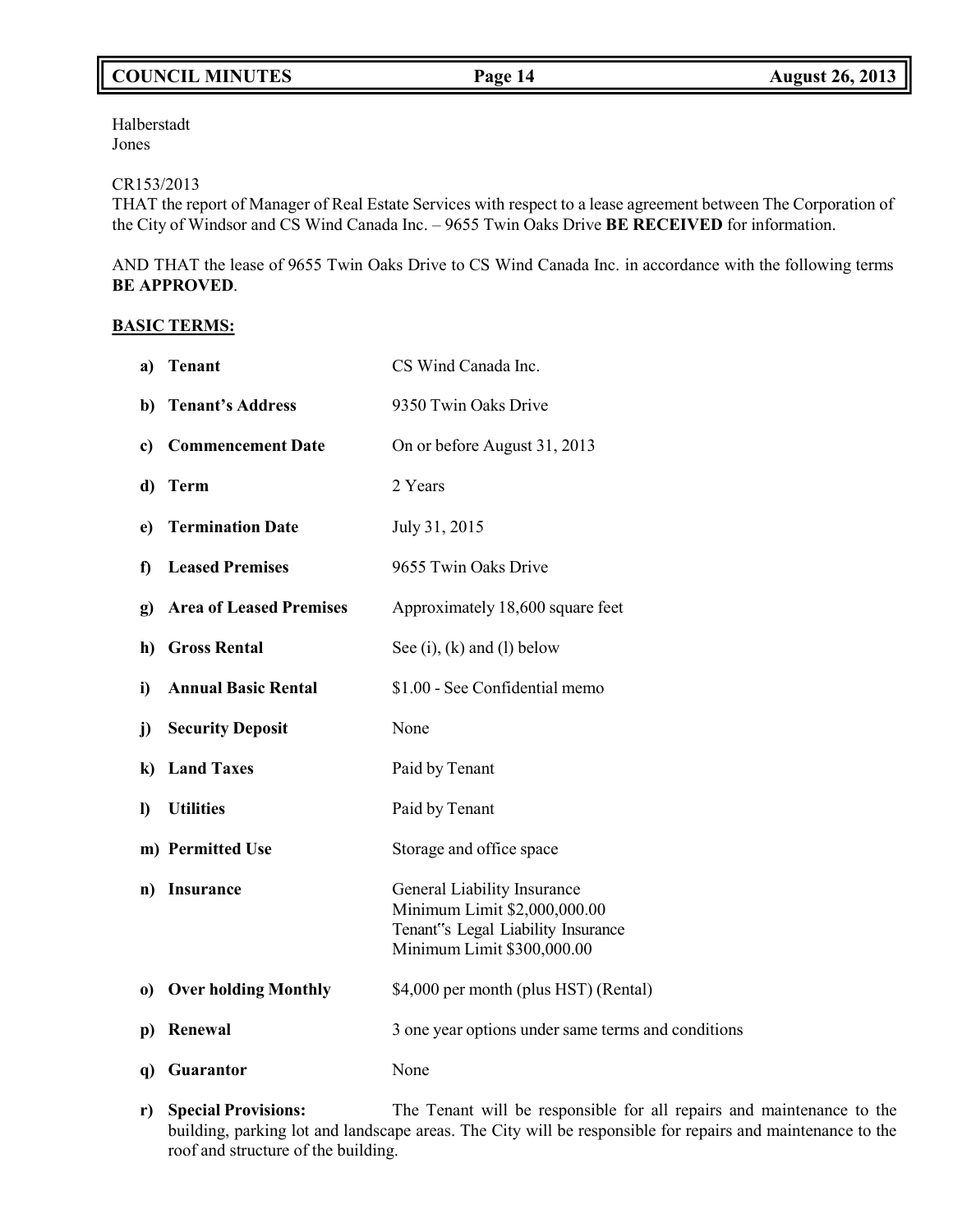**s) Reservations** The City will be required to reserve a temporary and permanent easement to allow for water infrastructure. In addition the parking lot on the subject site will be made available to employees of Jamieson laboratories until such time as the City"s "rail spur" construction project does not impact on the existing Jamieson driveway and parking lot; and

THAT the Chief Administrative Officer and the City Clerk **BE AUTHORIZED** to sign a Lease Agreement, to be in a form satisfactory to the City Solicitor, in content satisfactory to the Manager of Real Estate Services or the Asset/Lease Administrator, and in financial content to the City Treasurer.

Carried.

Report Number **16641 APM2013 C3**

Halberstadt Jones

CR154/2013

- **I.** That, in view of receipt of two sufficiently signed Local Improvement Petitions in favour of construction of curbs and gutters on Roselawn Drive from Woodland Avenue to Dandurand Avenue and from Dandurand Avenue to Longfellow Avenue, as shown located on **attached** Drawing C-3103, the **attached** report of the City Engineer to address the requirements of Section 6 of Ontario Regulation 586/06, **BE APPROVED** and the requirements regarding the notices to the public and owners of the lots liable to be specially charged with respect to the work, as required by Section 6 of Ontario Regulation 586/06, **BE UNDERTAKEN**, said notices to be in content as per the report of the City Engineer.
- **II.** That Council **ADOPT** By-law 133-2013 for the construction of curbs and gutters and boulevard restoration on Roselawn Drive from Woodland Avenue to Longfellow Avenue as a local improvement in accordance with Section 5 of Ontario Regulation 586/06 made under Municipal Act 2001, and the City Engineer **BE AUTHORIZED** to proceed with the tendering and Award of Tender to the low bidder, subject to the tender meeting project specifications, and being within the approved estimated budget; and subject to the terms and conditions of the City of Windsor"s Purchasing By-law 93-2012; and that the Chief Administrative Officer and City Clerk **BE AUTHORIZED** to sign a contract with the low tenderer, satisfactory in form to the City Solicitor, in financial content to the City Treasurer, and in technical content to the City Engineer.
- **III.** That the City Engineer **BE REQUIRED** to provide a Reconciliation Report to Council on the Tender Award.

Carried.

Report Number **16648 SW2013 C4**

Maghnieh Marra

CR155/2013

THAT City Council **AUTHORIZE** Administration to move forward with the Central Box Environmental Assessment Study originally earmarked in the 2013 Enhanced Capital Budget for which there was a placeholder of \$300,000; and

THAT staff **BE AUTHORIZED** to issue a RFP to retain the consultant team; and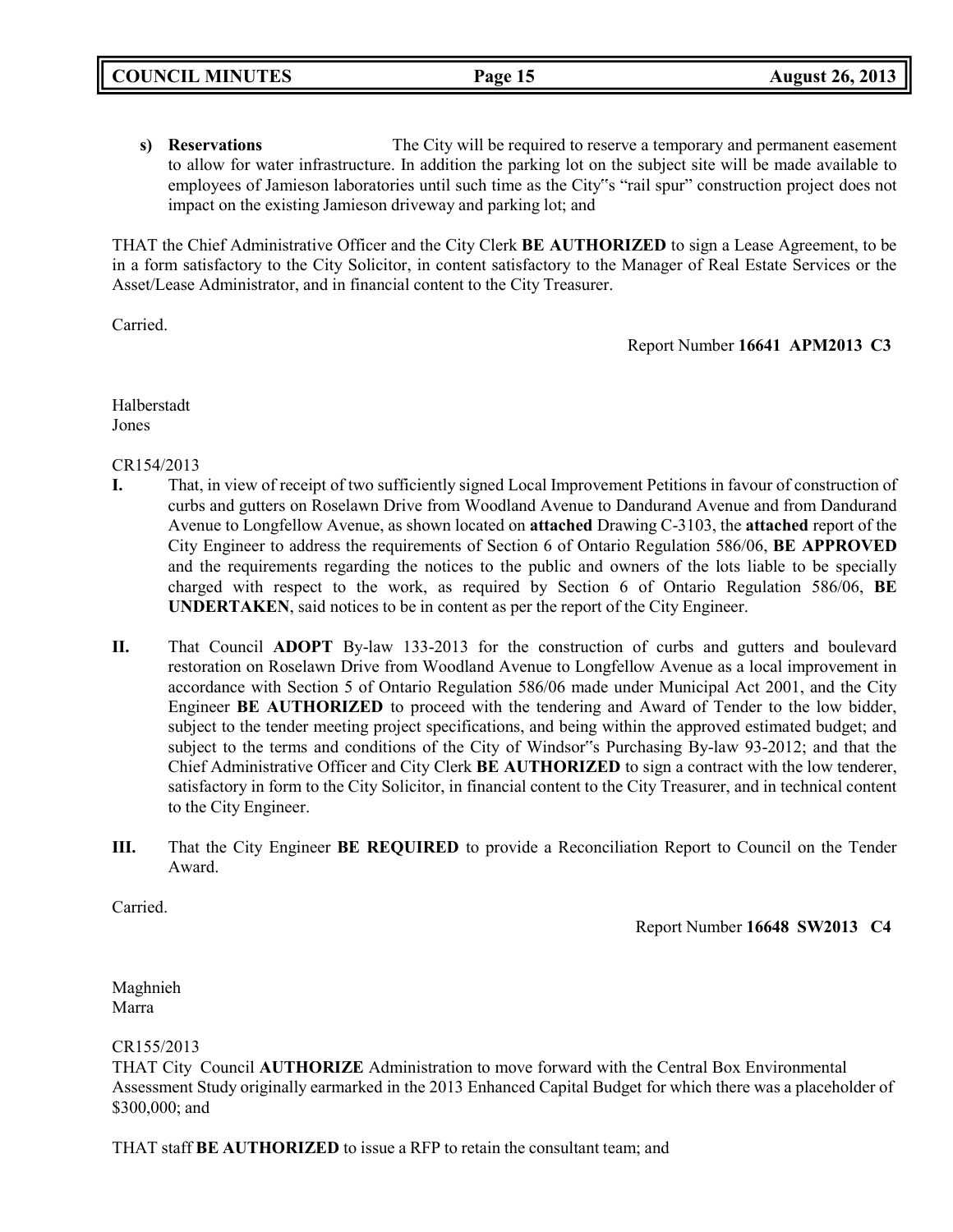# **COUNCIL MINUTES Page 16 August 26, 2013**

THAT the contract for the consultant be **PRE-APPROVED**, subject to being within the allocated budget, and that the Chief Administrative Officer and City Clerk **BE AUTHORIZED** to sign the agreements, in form satisfactory to the City Solicitor, financial content satisfactory to the City Treasurer and technical content to the City Engineer; and further

THAT the RFP **BE REFERRED** to the Rail Issues Committee for review.

Carried.

# Report Number **16660 EI/11742 C5**

Halberstadt Jones

# CR156/2013

THAT the existing subdivision agreement between Sixth Concession Development Limited and the Corporation of the City of Windsor **BE AMENDED** as follows, and further, that the CAO and City Clerk **BE AUTHORIZED** to execute the agreement in form satisfactory to the City Solicitor:

# Noise Barrier

- 1. The Owner(s) agrees to install a 2.4 metre high noise barrier on top of the existing berm as marked on the attached Schedule "A". The height of the barrier shall be measured above the centre line of Street known as Zanzibar Crescent as shown on Schedule "A".
- 2. The noise barrier shall be of a material having a surface density of not less than twenty (20) kilograms per square metre (20 kg./m2 ) at any part of the barrier. In the event the noise barrier is constructed of wood, the noise barrier shall meet the specifications described in Schedule "B" attached hereto, forming part of this agreement. The barrier shall be continuous and be free from any gaps and holes.
- 3. The Owner(s) further agree that the barrier is considered as a "structure". This "structure" is defined as a combination of units fabricated and interconnected in accordance with a design and intended to support vertical and horizontal loads. The noise barrier (structure) shall conform to the Ontario Building Code Design Standards.
- 4. The Owner(s) agree that the noise barrier shall be located on the private property and shall not be removed or altered at any time and shall be maintained by the property owner(s) in perpetuity at their entire expense. In the event, the noise barrier, including earth berm, is damaged, altered or not maintained to the original standards at the time of construction, the Corporation of the City of Windsor retains the right to enter on the premises by giving a 24 hour written notice to the owner(s) of the said property/properties. The said notice shall state the purpose and the details of the repairs and/or construction works and claim such costs incurred for repairs or other construction works from the affected property owner(s).5. No construction permit(s) for any dwelling(s) including model home(s), shall be issued for Lots 5 to 16, inclusive, as shown on Schedule "A" by the Chief Building Official until the Owner(s) has installed the noise barrier and the holding "H" zone symbol on these lots has been removed.
- 5. The Owner(s) further agrees to provide the City Planner with a compliance certificate from an acoustical consultant indicating that the noise barrier is built as per the approved requirements including a certificate from an Ontario Land Surveyor stating the height of the built acoustical barrier is in conformity with the said requirements.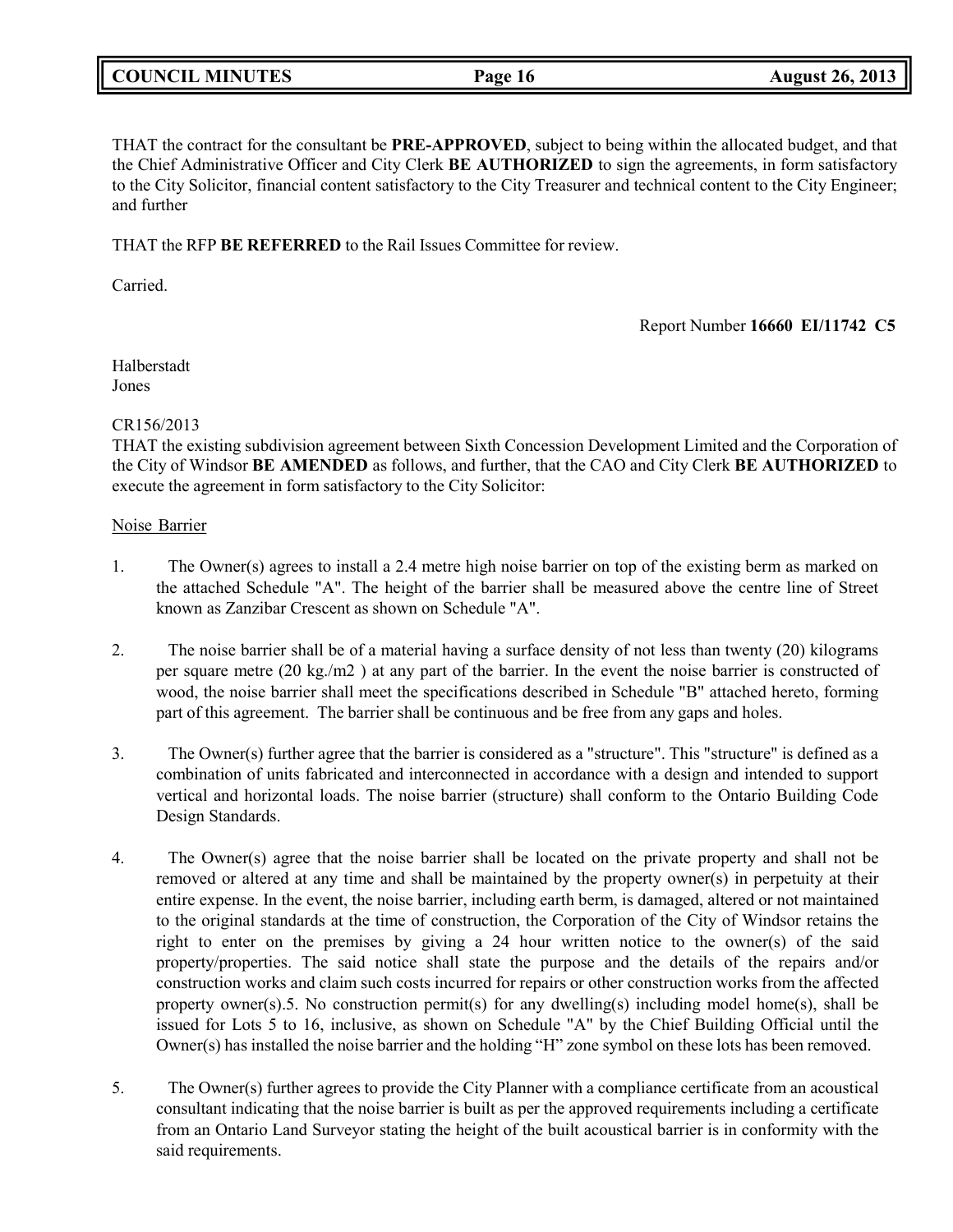- 6. Prior to the construction of the said noise barrier, the Owner shall:
	- (a) Submit at least three (3) copies of construction drawings showing the design including structural calculations (conforming to Ontario Building Code, Design Standards), construction materials (including texture and colour, elevations, drainage, landscaping, etc. of the said noise barrier (structure) to the Planning Department and Building Department.
	- (b) Secure approval and construction permits from both Corporation's Chief Building Official and City Planner.
	- (c) Deposit with the Corporation, bond(s) or security equivalent to the approved noise barrier construction costs in a form satisfactory to the Corporation's City Solicitor.
	- (d) The Corporation retains the right to cash the bond(s) in case the noise barrier is not built according to the approved design and rectify the faulty construction and assign the appropriate costs accordingly.

# WARNING CLAUSE:

The following warning clause shall be registered on title and be included in all offers/agreements of Purchase and Sale or Lease for Lots 5 to 16, inclusive, as shown on Schedule "A":

"Purchasers/tenants/occupants are advised that despite the inclusion of noise control mitigation measures in the development, noise levels due to rail traffic activities on the railway tracks may interfere with some activities of the dwelling's occupants."

The value for the construction bond should be \$300,000.00 dollars.

Carried.

Report Number **16695 ZB/7404 C6**

Halberstadt Jones

CR157/2013

- 1. That non-refundable administration fees in the amounts noted in Appendix "A", plus the applicable fee(s) noted in Schedule 6 of the Ministry of the Environment"s (MOE) schedule of fees BE CHARGED for the Environmental Compliance Approval review process for private developments, and further,
- 2. That, should an application package be submitted for a development and the application be deemed incomplete, the Consultant BE REQUIRED to submit all outstanding information within two weeks, otherwise the application will be considered void and a new application, with appropriate fees, will be required, and further,
- 3. That the Schedule of Fees By-law BE AMENDED accordingly.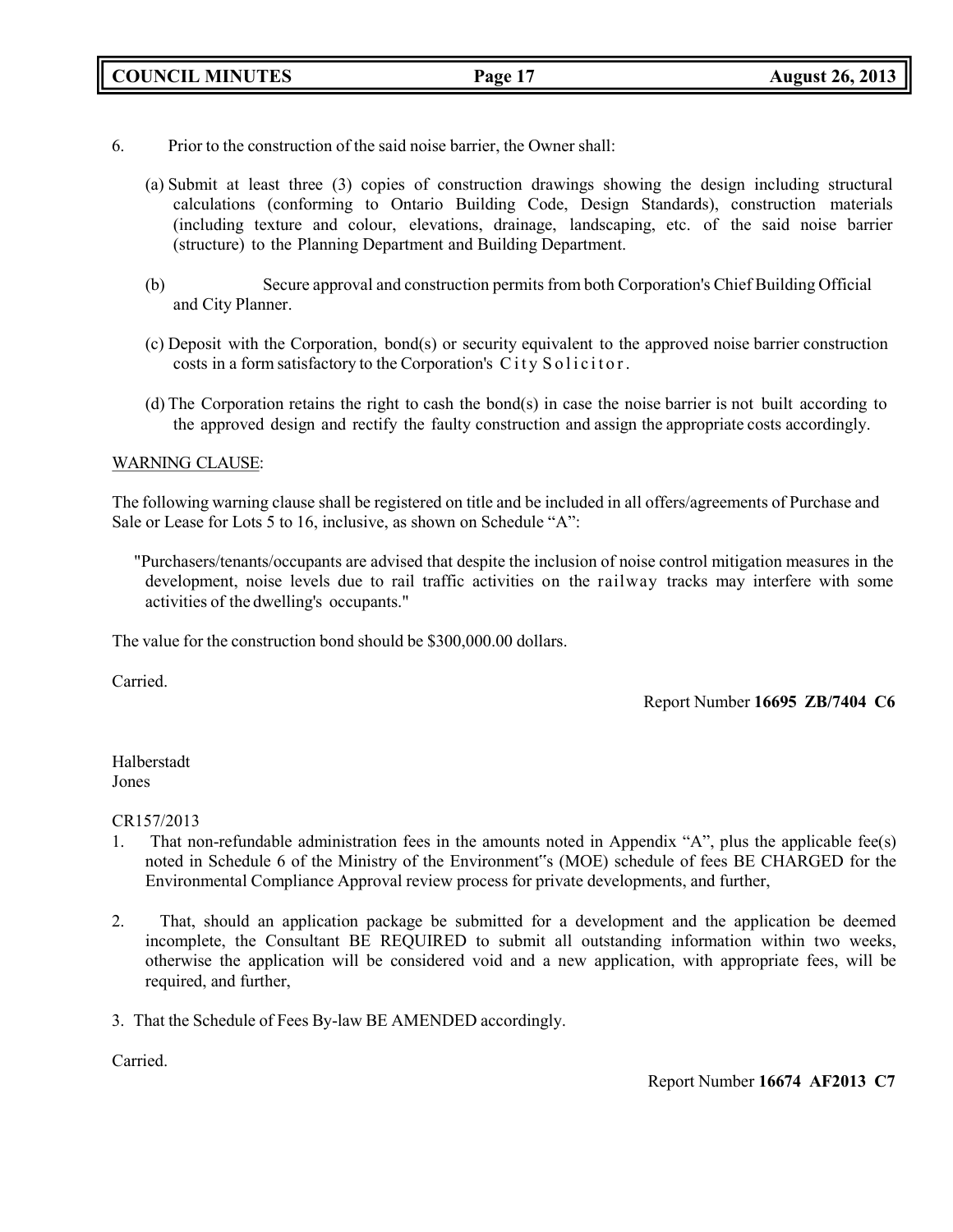# **COUNCIL MINUTES Page 18 August 26, 2013**

Halberstadt Jones

# CR158/2013

- I. THAT City Council **AUTHORIZE** Administration to move forward with the video detection work allocated in the 2013 Capital Budget of which there was a placeholder of \$2 million; and
- II. THAT staff **BE AUTHORIZED** to tender the works and proceed in 2013 and 2014; and
- III. THAT all contracts for the works be **PRE-APPROVED**, subject to being within the allocated budget, and that the Chief Administrative Officer and City Clerk **BE AUTHORIZED** to sign the agreements, in form satisfactory to the City Solicitor, financial content satisfactory to the City Treasurer and technical content to the City Engineer; and further
- IV. THAT Administration **REPORT BACK** to City Council the results of all tenders that were awarded and approved.

Carried.

Report Number **16656 ST2013 C8**

Halberstadt Jones

# CR159/2013

THAT the request from Investors Group to close Riverside Drive West between Ouellette Avenue and Ferry Street to host their second annual street hockey event, The Windsor Classic on December 20, 2013 from 11 a.m. through December 21, 2013 10 p.m. **BE APPROVED** subject to the terms and conditions of the Special Event Agreement.

| <b>Move In</b>              | Event                                                                          | <b>Move Out</b> |     |      |
|-----------------------------|--------------------------------------------------------------------------------|-----------------|-----|------|
|                             | December 20, 2013 9:00 a.m.   10:00 a.m. to 11:00 p.m. December 20,   December |                 | 20. | 2013 |
| December 21, 2013 9:00 a.m. | $2013$ and                                                                     | $11:59$ p.m.    |     |      |
|                             | 10:00 a.m. to 9:00 p.m. December 21, 2013 December 21,                         |                 |     | 2013 |
|                             |                                                                                | $10:00$ p.m.    |     |      |

Carried.

Report Number **16688 SR2013 C9**

Halberstadt Jones

CR160/2013

That the request from ENTERTAINING ASSETS INC. to host the Zombie Run at Malden Park on October 5, 2013 **BE APPROVED** subject to the to the terms and conditions of the Special Event Agreement.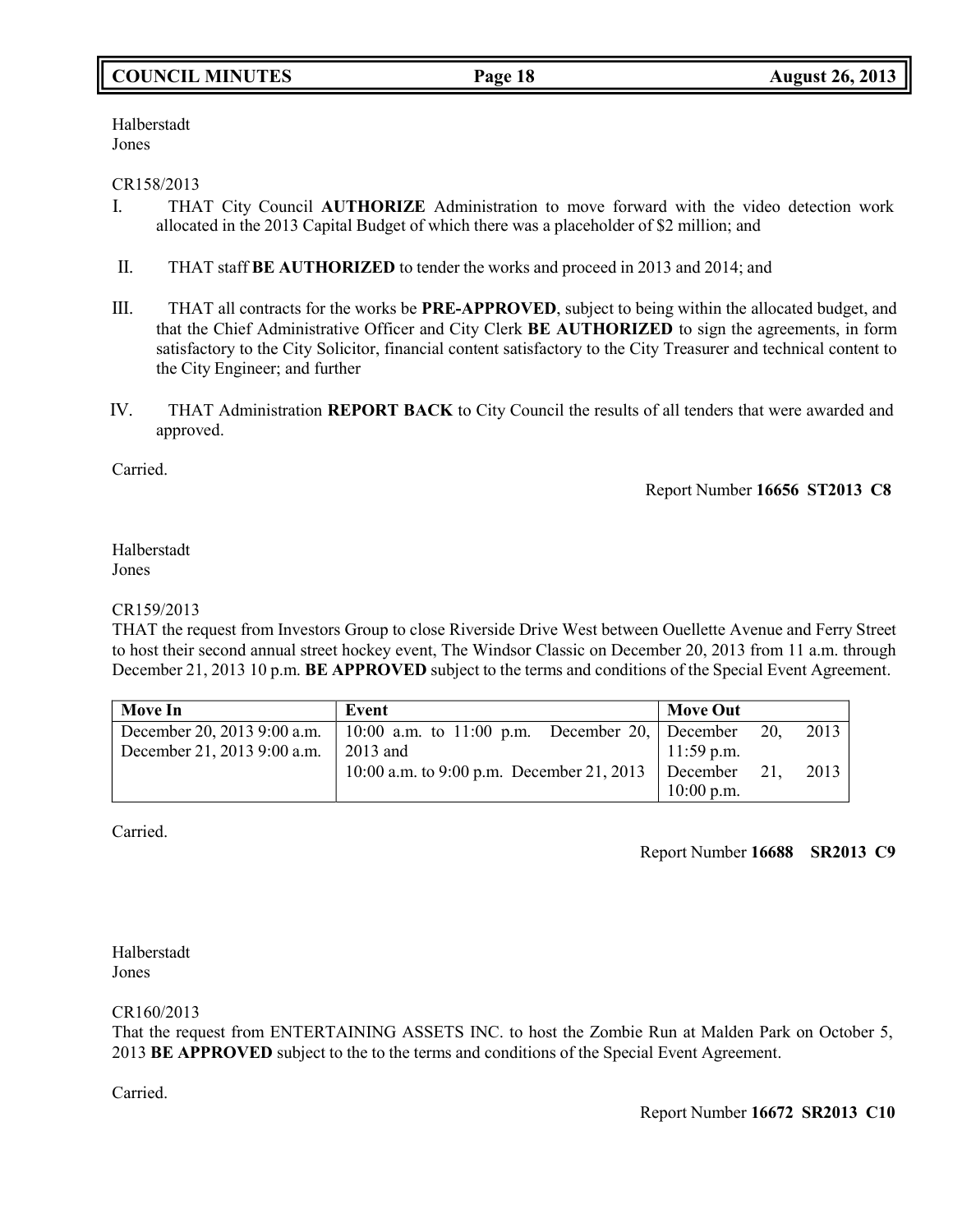# **COUNCIL MINUTES Page 19 August 26, 2013**

Halberstadt Jones

## CR161/2013

- I. THAT the report of the City Planner dated August 9, 2013 entitled "Additional Information regarding M199-2013 – Planning & Economic Development Standing Committee Report No. 137 – Repeal of Bylaw 5263, Forest Glade Court" **BE RECEIVED** for information.
- II THAT Report No. 137 of the Planning & Economic Development Standing Committee of its meeting held April 15, 2013 regarding "Repeal of By-law 5263 exempting lands within Registered Plan 12M-77 from Part-Lot Control" **BE APPROVED**.

Carried.

Report Number **16696 AB2013 C11**

Marra Sleiman

# CR162/2013

That the report of the Chief Building Official dated August 13, 2013 entitled "M87-2013 Request for Reduction of Development Charges – Valente Development Corporation" **BE DEFERRED** and **BROUGHT BACK** to Council in conjunction with the Greater Windsor Home Builder Association to address Council regarding development charges.

Carried.

Councillor Jones voting nay.

Report Number **16698 SB2013 12**

Halberstadt Jones

# CR163/2013

I. THAT the following low tender **BE ACCEPTED:**

| <b>Tenderer:</b>                       | Mill-Am Corporation<br>2199 Blackacre Drive, Unit 700<br>Oldcastle, Ontario N0R 1L0      |
|----------------------------------------|------------------------------------------------------------------------------------------|
| Work:                                  | 2013 E.C. Row Expressway I – Cold Milling & Asphalt Paving<br><b>Tender No. 69-13</b>    |
| <b>Total Tendered</b><br><b>Price:</b> | $$1,129,384.00$ (excluding HST)                                                          |
| <b>Accounts Charged:</b>               | 007-5410-0605-02942-7101001 - \$821,774.00<br>007-5410-0605-02942-7111001 - \$327,489.42 |

AND THAT the Chief Administrative Officer and City Clerk **BE AUTHORIZED** to sign a contract, satisfactory in form to the City Solicitor, technical content to the City Engineer, and financial content to the Chief Financial Officer and City Treasurer, with Mill-Am Corporation for Tender No. 69-13.

II. THAT **APPROVAL BE GIVEN** to undertake an expenditure of \$1,149,263.42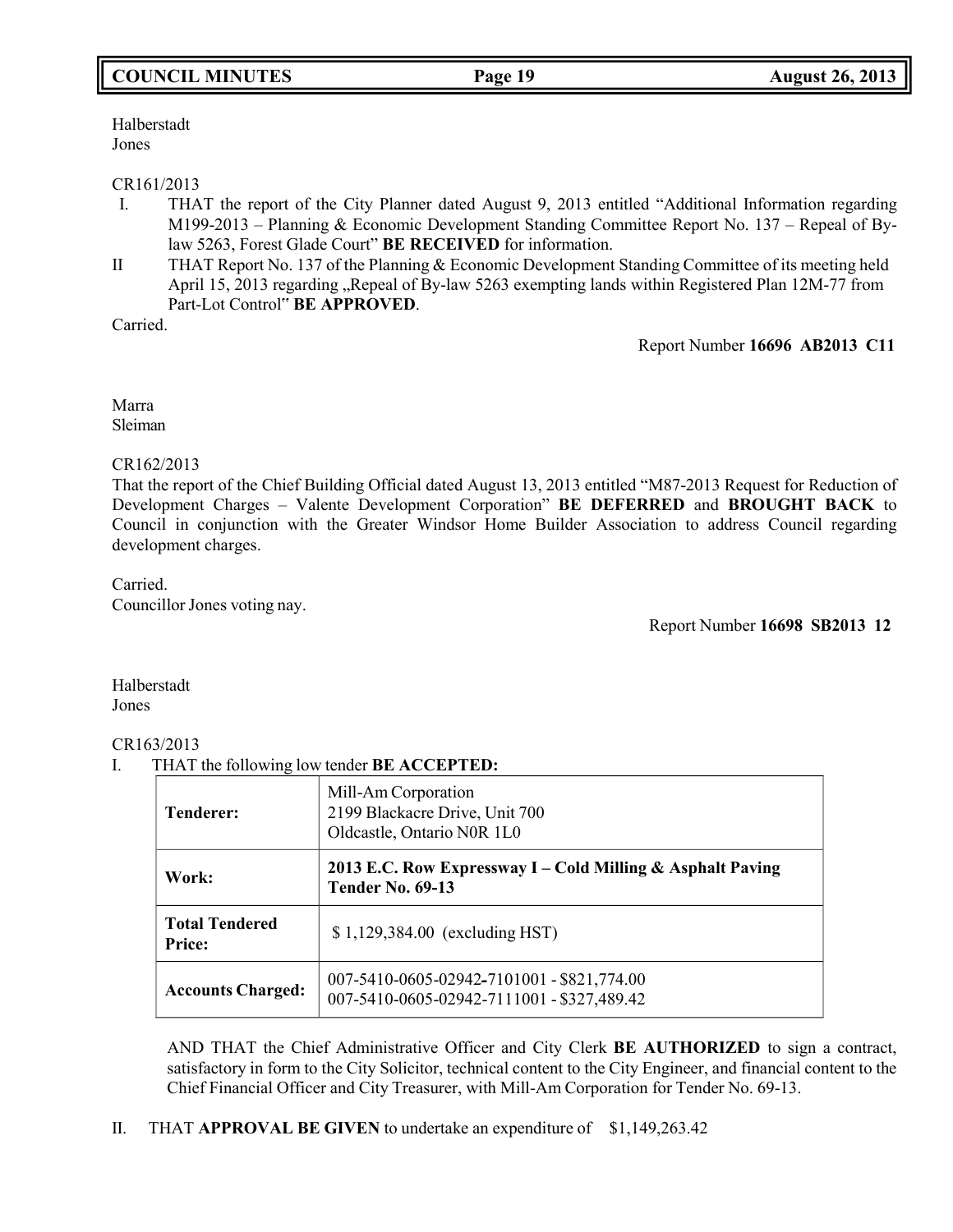| <b>COUNCIL MINUTES</b> | Page 20 | <b>August 26, 2013</b> |
|------------------------|---------|------------------------|

(\$1,129,384.00 + unrecoverable HST) for the milling and paving of the E.C. Row Expressway from the Jefferson Blvd. Interchange to a point easterly approximately 2 kilometers (vicinity of CS Wind building), to be funded from the approved 2010 and 2011 Capital Budgets for Road Rehabilitation (Project ID"s 7101001 and 7111001).

Carried.

Report Number **16692 SW/11745 C13**

Gignac Marra

CR164/2013

That the Ward 7 seat in the Office of Councillor for the 2010 to 2014 term **BE DECLARED** officially vacant.

Carried.

Report Number **16701 ACEE/11747 14**

Gignac Dilkens

CR165 /2013

That the vacant Council seat in Ward 7 be filled by appointment and that the matter **BE REFERRED** back to Administration to develop a process.

Carried.

Councillors Halberstadt, Marra and Maghnieh voting nay.

Report Number **16701 ACEE/11747 14**

Halberstadt Jones

CR166/2013

**THAT** City Council receive **FOR INFORMATION** the Delegation of Authority Semi-Annual Status Report for the first half of 2013 (January 1, 2013 through June 30, 2013);

And **THAT** City Council **APPROVE** an amendment of the Delegation of Authority By-law the addition of authority for the Chief Administrative Officer to waive the provisions of Schedule H1 to Business Licensing Bylaw 395-2004 for special events;

And **THAT** City Council **APPROVE** an amendment of the Delegation of Authority By-law to add authority for the Chief Administrative Officer and City Clerk to execute agreements resulting from conditions imposed by decisions of the Committee of Adjustment in connection with severance and/or minor variance applications, where such conditions have been recommended by administration, save and except for conditions which are related to policy or precedent issues or require the expenditure of funds by the City;

And **THAT** City Council **APROVE** an amendment of the Delegation of Authority By-law to add authority for the Chief Administrative Officer to approve amendments to:

 By-laws closing alleys or right of ways adopted by former municipalities annexed or amalgamated to The Corporation of the City of Windsor.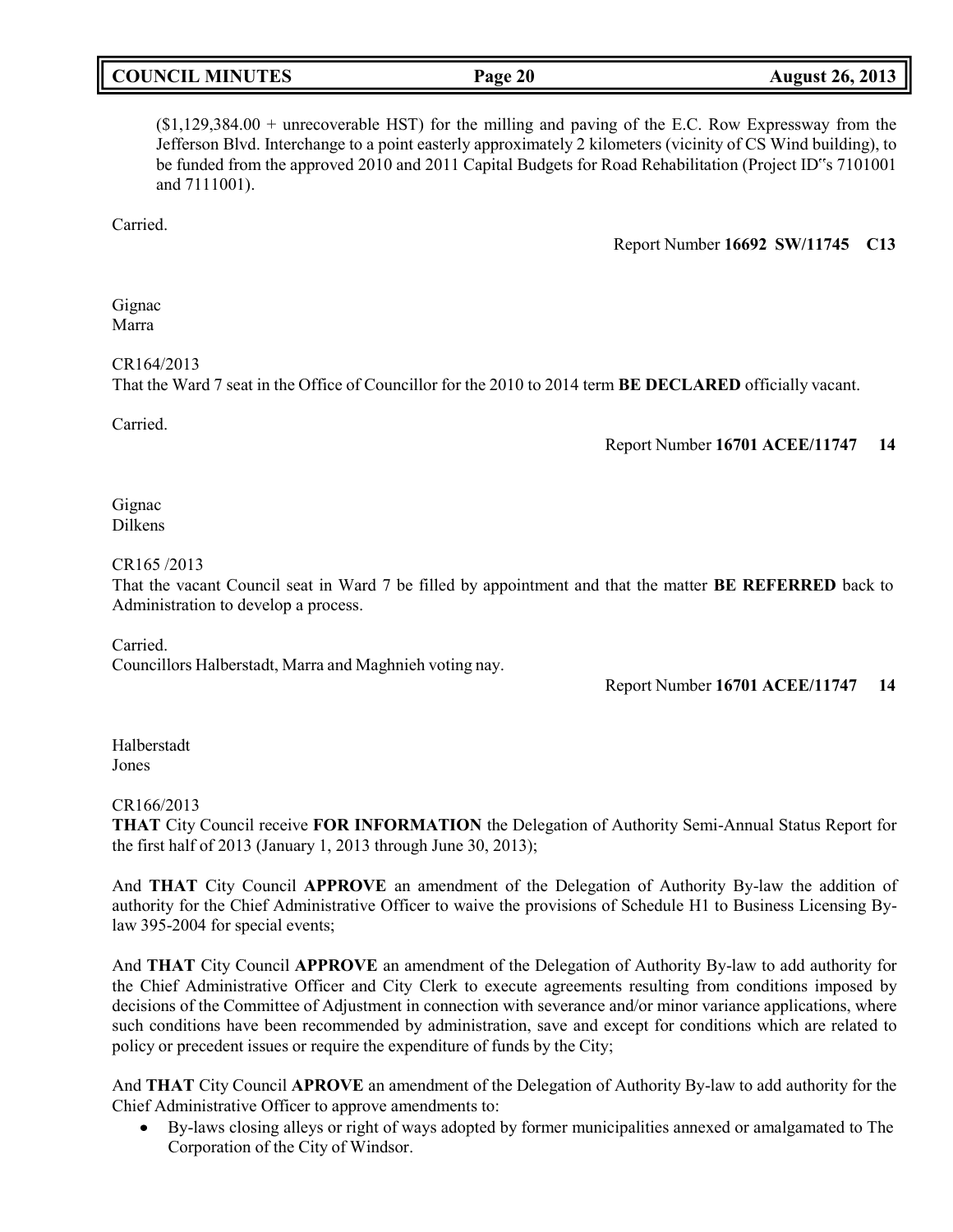Such by-law amendments to include easements in favour of utility companies as required to enter upon the unclaimed closed alleys for installation, repairs and maintenance of their facilities therein, and to convey unclaimed parcels in accordance with applicable street and alley policy in effect from time to time.

And **THAT** City Council **APPROVE** an amendment of the Delegation of Authority By-law to add authority for the Chief Administrative Officer and City Clerk to execute service contracts agreements for Fire Fighter recruitments, satisfactory in form to the City Solicitor, in technical content to the Executive Director of Human Resources, and in financial content to the Chief Financial Officer and City Treasurer;

And **THAT** City Council **APPROVE** an amendment of the Delegation of Authority By-law to include authority for the Chief Administrative Officer and City Clerk to sign amendment acceptance pages for contract renewals or amendments with the City of Windsor employee benefit carriers/providers for all employee groups as a result of annual renewals, collective bargaining or arbitration awards, satisfactory in form to the City Solicitor, in technical content to the Executive Director of Human Resources, and financial content to the Chief Financial Officer and City Treasurer;

And **THAT** City Council **APPROVE** the deletion from the Delegation of Authority By-law, the authority to manage, make payments on, and enter into and/or authorize settlements on bodily injury, person injury, property damage, and any other type of insurance claims that fall within the Corporation"s insurance deductible or selfinsured retention and **TRANSFER** this authority to the City Solicitor By-law 185-2011.

Carried.

Councillor Marra declares a conflict and abstains from voting on CAO2295

Report Number **16690 AS/7748 C15**

Halberstadt Jones

# CR167/2013

**I.** That the following low tender **BE ACCEPTED**:

| <b>TENDERER:</b>    | D'Amore Construction (2000) Ltd. |
|---------------------|----------------------------------|
| TENDER NO.:         | 93-13                            |
| TOTAL TENDER PRICE: | \$2,073,818.00 (excluding HST)   |
| ACCOUNT CHARGED:    | 007-5410-1790-02942-7132000      |

and that the Chief Administrative Officer and City Clerk **BE AUTHORIZED** to sign a contract with the low tenderer, satisfactory in technical content to the City Engineer, in financial content to the City Treasurer, and in form to the City Solicitor; and

- **II.** That administration **BE AUTHORIZED** to transfer \$238,494.20 from the Sewer Surcharge Reserve Fund to the Willistead Crescent/Argyle Road project ID#7132000.
- **III.** That approval **BE GIVEN** to undertake a total expenditure of \$2,211,109.20 for the construction of Tender 93-13 to be funded from project ID#7132000.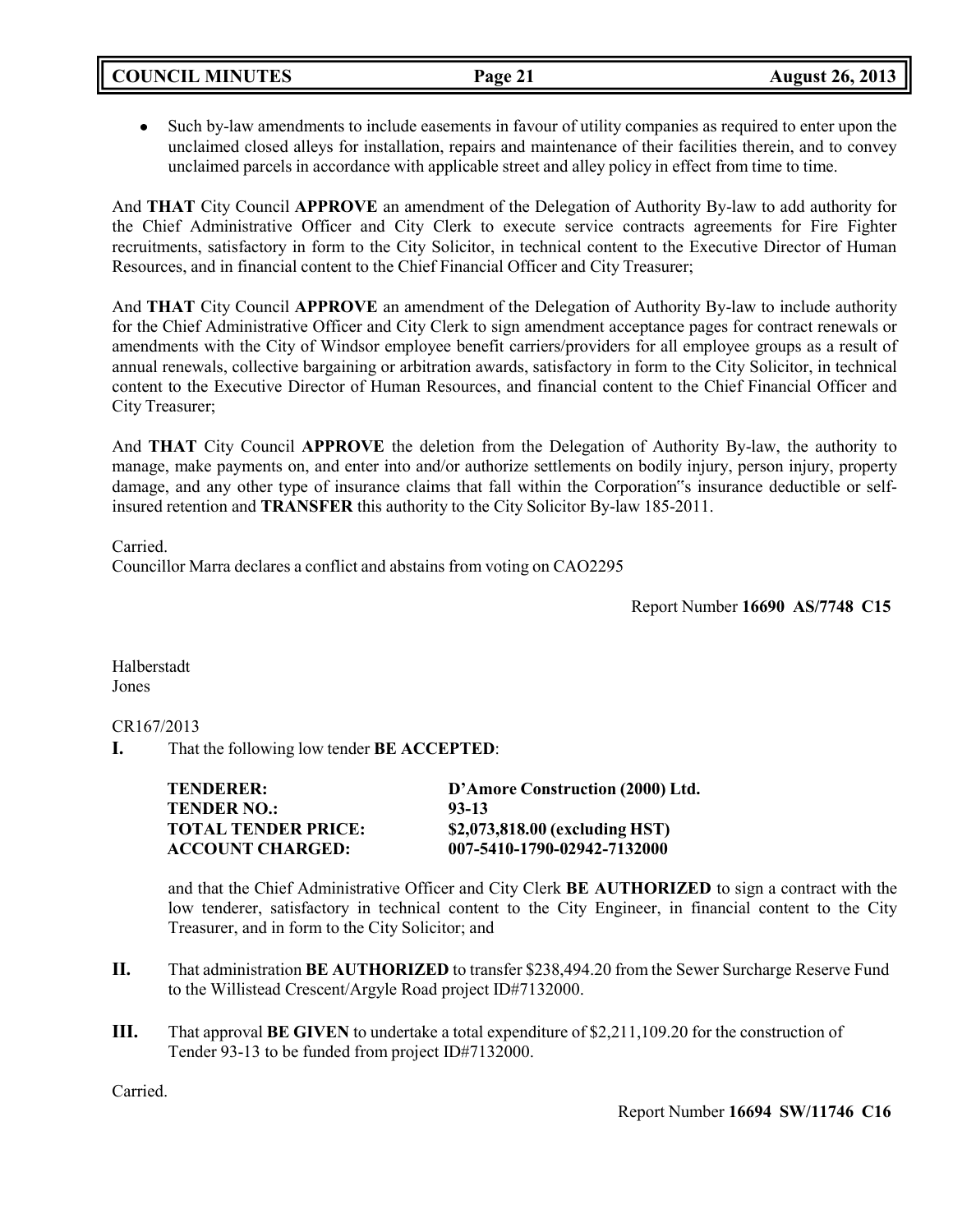# **COUNCIL MINUTES Page 22 August 26, 2013**

Dilkens Gignac

## CR168/2013

**THAT** the attached consultant"s report with respect to the Payroll Business Process Review **BE RECEIVED** for information; and

**THAT** City Council **AUTHORIZE** Administration to expand the current agreement with Leading Edge Payroll Group, Inc. (which was reviously awarded through RFP 142-11) for consulting services related to the preimplementation phase of the Payroll Process Review Project for an upset limit of \$100,000 (exclusive of nonrefundable taxes) subject to negotiating a satisfactory contract, and further that the Chief Administrative Officer and the City Clerk **BE AUTHORIZED** to sign the contract, satisfactory in form to the City Solicitor, in technical content to the Executive Director of Information Technology, and in financial content to the City Treasurer; and

**THAT** the CAO **BE AUTHORIZED** to use the \$18,000 consulting contingency (if required) to handle any consulting issues which might arise but that are out of scope of the noted contract; and

**THAT** Capital Funding in the amount of \$79,464 **BE TRANSFERRED** from the previously approved \$5.5 million 2013 Enhanced Capital Budget placeholder to the Payroll Business Process Capital Project #7112007 to allow the next phase of the project to proceed, **AND** that the remaining balance of the \$5.5 million placeholder also **BE TRANSFERRED** to the capital account for the Payroll Business Process Project, to be held pending further council approvals following the pre-implementation phase; and

**THAT** Administration **BE AUTHORIZED** to issue a Request For Proposal (RFP) for a Work Force Management (WFM) system and an enhanced Human Capital Management (HCM) system; and

**THAT** Administration **BE DIRECTED** to report back to Council the results of the RFP and to obtain approval of the award of the noted RFP"s; and

**THAT** Administration **BE AUTHORIZED** to retain the services of an audit firm, at an estimated cost of \$20,000 to review the impact on financial controls inherent in the consultant"s recommendation that the Employee Service Centre reside within the Human Resources Department**;** and

**THAT** Administration **REPORT BACK** to Council at the conclusion of the pre-implementation phase with a detailed Business Case that provides budgeted costs, budgeted savings, internal and external resource requirements, recommended staffing levels and reporting relationships, and implementation timelines in order **TO OBTAIN COUNCIL APPROVAL** prior to undertaking the Implementation Phase of the project.

Carried.

Report Number **16703 AF2013 C17**

Halberstadt Jones

CR169/2013

That Parking By-law 9023, as amended by By-law 112-2013 **BE FURTHER AMENDED** to indicate that the effective date of implementation of the administrative penalty system will be November 1, 2013, and that By-law 137-2013 **BE CONSIDERED** at this meeting of Council.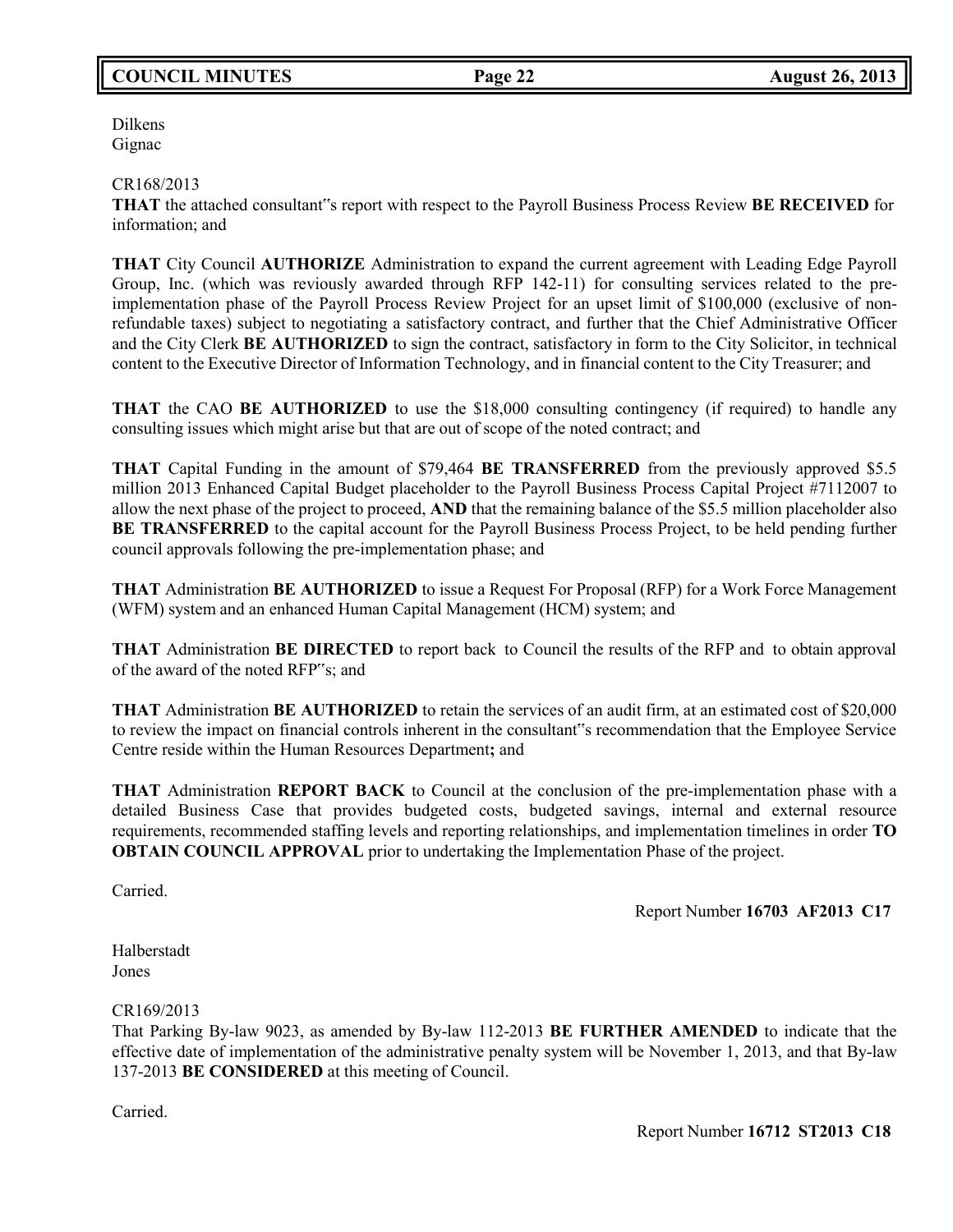| <b>COUNCIL MINUTES</b> | Page 23 | <b>August 26, 2013</b> |
|------------------------|---------|------------------------|
|                        |         |                        |

# **Adopted by Council at its meeting held August 26, 2013 [M317-2013]** VC/bm

# **SPECIAL MEETING OF COUNCIL – IN CAMERA August 6, 2013**

# **Meeting called to order at: 7:34 p.m.**

# **Members in Attendance:**

Mayor E. Francis Councillor D. Dilkens Councillor R. Jones Councillor A. Halberstadt Councillor F. Valentinis Councillor B. Marra (arrives at 7:35 p.m.) Councillor P. Hatfield Councillor J. Gignac (arrives at 7:35 p.m.) Councillor A. Maghnieh Councillor H. Payne Councillor E. Sleiman

# **Also in attendance:**

H. Reidel, Chief Administrative Officer J. Payne, Community Development and Health Commissioner and Corporate Leader Social Development, Health, Recreation and Culture G. Wilkki, City Solicitor and Corporate Leader Economic Development and Public Safety V. Critchley, City Clerk/Licence Commissioner and Corporate Leader Public Engagement and Human Resources O. Colucci, Chief Financial Officer/City Treasurer and Corporate Leader Finance and Technology N. Coleman, Mayor"s Chief of Staff S. Askin Hager, Deputy City Solicitor/Manager of Purchasing and Risk Management

(Item 2)

# **Verbal Motion is presented by Councillor Dilkens, seconded by Councillor Jones, to move in Camera for discussion of the following item(s):**

| Item No.  | <b>Subject</b>                                                 | Section - Pursuant<br>to Municipal Act,<br>2001,<br>as<br>amended |
|-----------|----------------------------------------------------------------|-------------------------------------------------------------------|
| $\bullet$ | Legal/Property matter $-$ settlement of<br>expropriation claim | 239(2)(e)(f)                                                      |